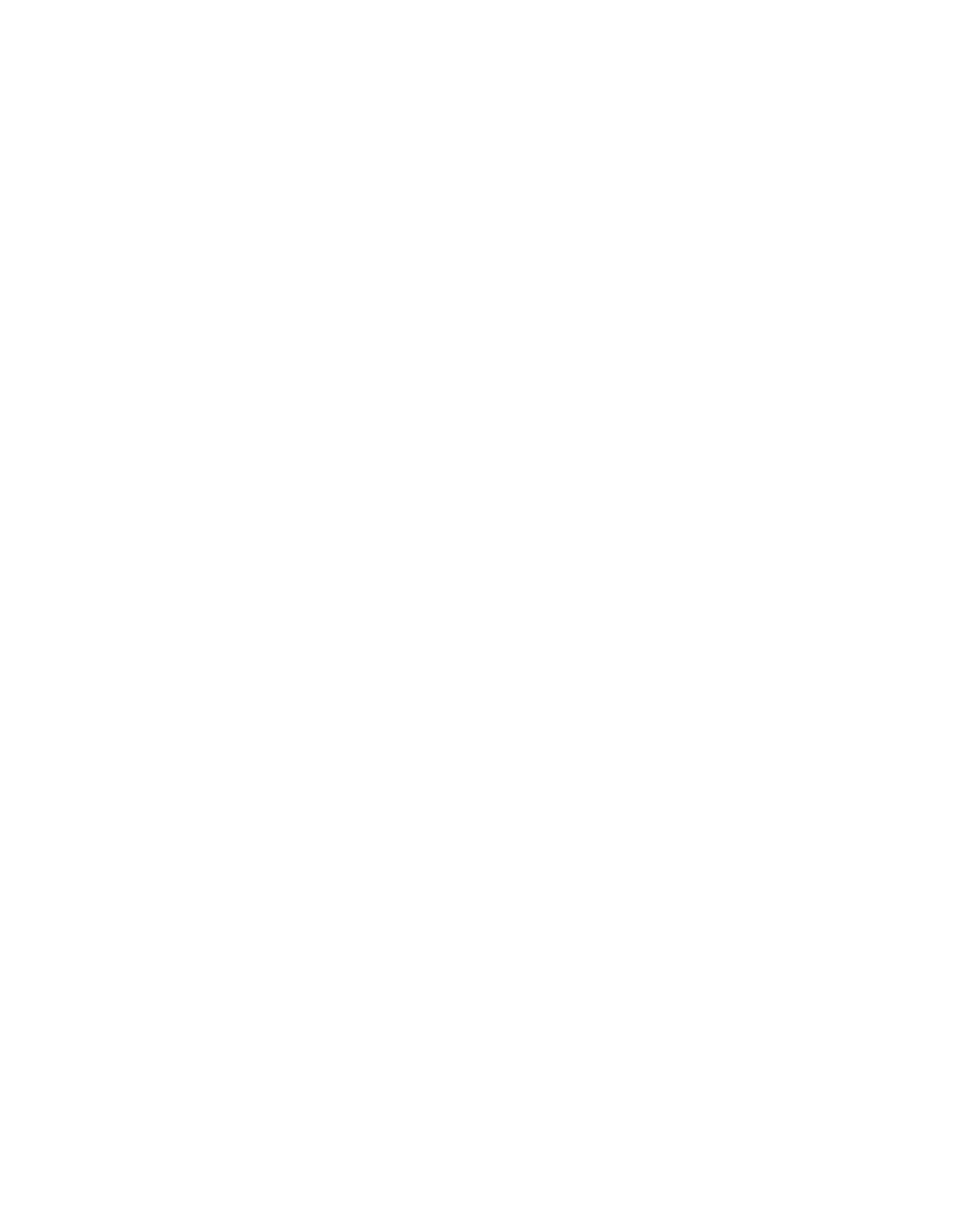### **Admiral Group plc Results for the 6 months ended 30 June 2006**  5 September 2006

Admiral Group plc ("Admiral" or "the Group") today announces its results for the six months ended 30 June 2006.

# **H1 2006 Highlights**

- ♦ Profit before tax up 24% at £68.7 million (H1 2005: £55.6 million)
- ♦ Group turnover up 12% at £359.2 million (H1 2005: £319.3 million)
- ♦ Total motor premiums written up 10% at £294.0 million (H1 2005: £268.5 million)
- ♦ Net income from products and services not underwritten by the Group up 30% at £45.6 million (H1 2005: £35.2 million)
- ♦ Combined ratio 87.0% (H1 2005: 86.5%)
- ♦ Active customers at period-end up 10% to 1,161,000 from 1,057,000 at 30 June 2005
- ♦ Confused.com made a profit of £8.7 million (H1 2005: £2.3 million)
- $\bullet$  Interim dividend of 12.1p per share, payable 18 October 2006 includes special element of 3.7p per share

Copies of this statement will be sent to all shareholders and will be available from the registered office.

# **Comment from Alastair Lyons, Chairman**

Our business has continued strongly profitable and cash generative over the last six months, with profit before tax up 24%. We are, therefore, very pleased to be able to declare dividends that are 25% higher than at the same point last year.

As we have previously indicated, we have reviewed our future cash needs against funds accumulated in the business as at the half year. Accordingly we propose a further special dividend of 3.7p per share in addition to an 8.4p per share normal dividend based on 45% of after-tax profits.

Our policy remains only to retain within the business what funds we need to provide a prudent contingency and support our plans for growth.

Since going public in September 2004 Admiral has declared dividends on four occasions amounting in total to £119m or 46.0p per share. £67m of normal dividends have been supplemented by £52m of special dividends, these specials accounting for 44% of the total amount declared.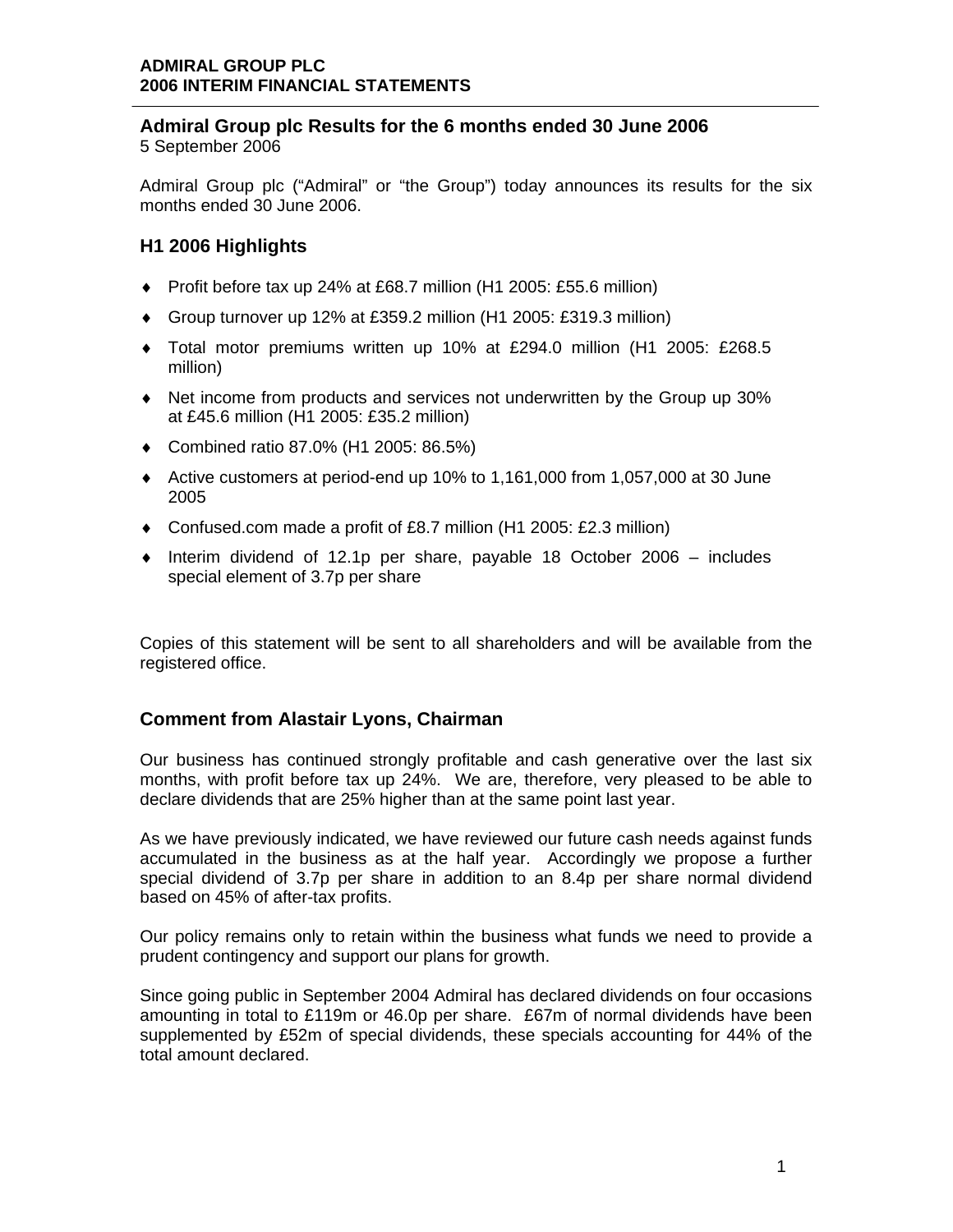# **Comment from Henry Engelhardt, Chief Executive**

We're very pleased with our results for the first half of 2006. We met the needs of our customers, made money and had fun doing it. In fact, we set a record for half-year profitability at £68.7m. Despite high levels of competition in the UK motor insurance market our business continues to grow and grow profitably. Confused.com, our leading car insurance aggregator, saw significant growth in both number of quotes and contribution.

Our level of claims releases grew to £9.8m. We are on track to release an amount at least equal to the amount we released last year, however this year we believe that the releases will not be weighted towards the second half of the year.

Going forward, we plan to maintain our combined ratio advantage over the market while the number of customers we service continues to grow. As part of our longer-term strategy we will launch our Spanish operation later this year or early next year and have already begun looking beyond Spain at other opportunities.

### **Financial review**

### **Key financial highlights**

Group profit before tax rose 24% in the first half of 2006 compared to the same period in 2005, reaching £68.7m.

Profit can be split into the three key elements of the Group's business: 1) underwriting, 2) profit commissions and 3) net other income (most notably ancillary income).

|                                                               | June<br>2006<br>£000      | 6 months ended:<br>June<br>2005<br>£000 | Year ended:<br>December<br>2005<br>£000 |
|---------------------------------------------------------------|---------------------------|-----------------------------------------|-----------------------------------------|
| Underwriting profit<br>Profit commissions<br>Net other income | 13.474<br>9,639<br>45,593 | 14,730<br>5,666<br>35,191               | 32,361<br>14,735<br>72,398              |
| Profit before tax                                             | 68,706                    | 55,587                                  | 119,494                                 |

The Group's low risk business model enables it to grow profit significantly in an environment of worsening loss ratios (both for the Group and the market as a whole) and in a period of low investment returns. The key features of this model are:

- o Limited risk retention (25% of the book, through co-insurance and reinsurance arrangements);
- o Generation of substantial non-underwriting income from the whole customer base (ownership of which is retained) – the proportion of the Group's profits earned from non-underwriting was 80% in the six months to June 2006 compared to 74% in the first half of 2005 (and 73% in 2005 as a whole)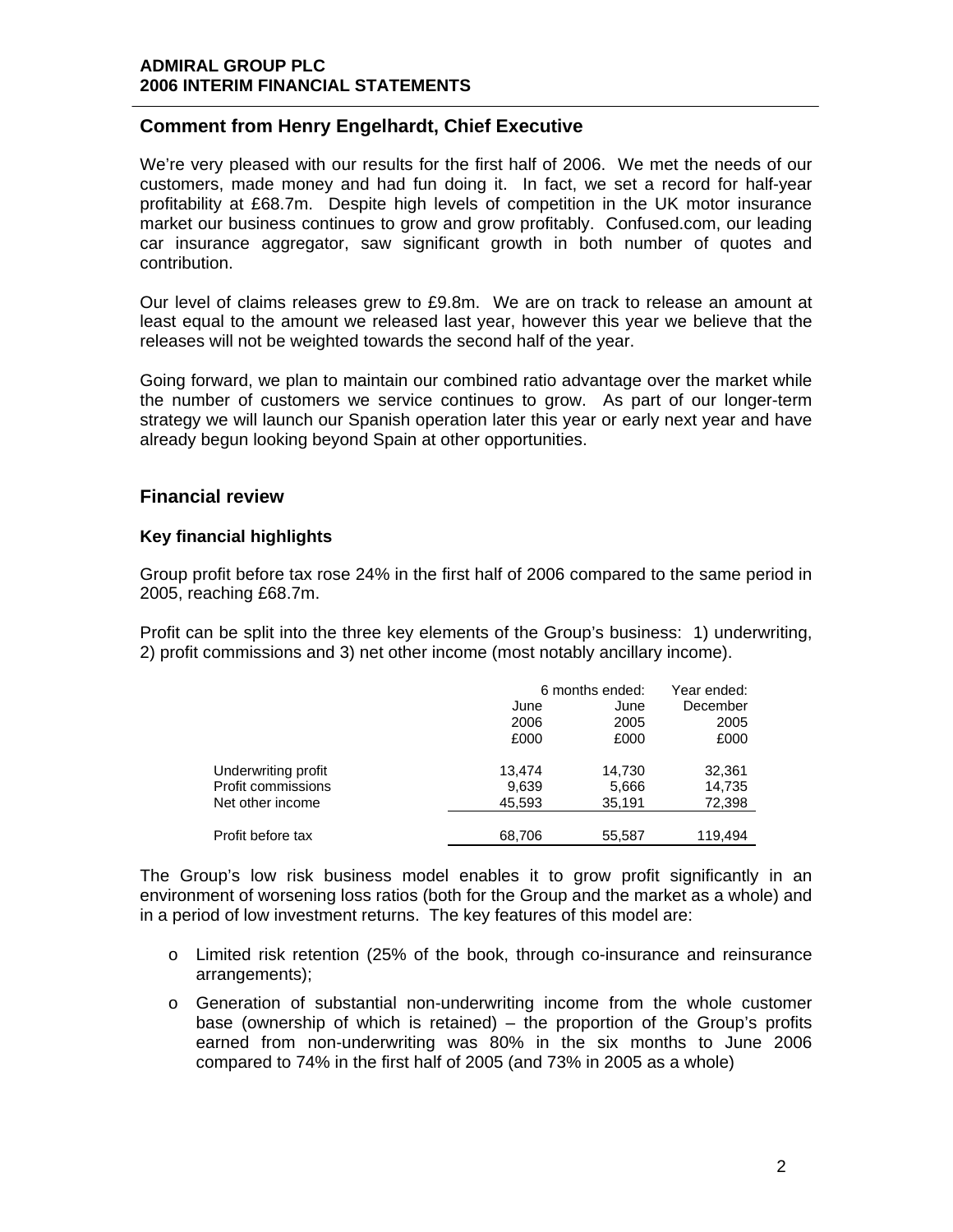o Strong and growing contribution from other broking activities, primarily Confused.com

Group turnover (comprising total premiums written before co-insurance, gross other income and net investment return), which is a measure of the combined size of the Group's businesses, also showed good growth (+ 12%):

|                                                                       | June<br>2006<br>£000       | 6 months ended:<br>June<br>2005<br>£000 | Year ended:<br>December<br>2005<br>£000 |
|-----------------------------------------------------------------------|----------------------------|-----------------------------------------|-----------------------------------------|
| Total premiums written<br>Gross other income<br>Net investment return | 293,998<br>61,470<br>3,736 | 268,462<br>44,769<br>6,087              | 533,616<br>93,405<br>11,342             |
| Group turnover                                                        | 359,204                    | 319,318                                 | 638,363                                 |

The increase reflected growth in premiums written and a significant increase in revenue generated from non-underwriting sources (primarily ancillary products, Confused.com and Gladiator Commercial).

The key elements of the Group's profits are further analysed below.

### **Underwriting**

#### *Underwriting structure*

The Group's underwriting structure is as follows:

65% of the business written continues to be underwritten by Great Lakes (a UK subsidiary of Munich Re) under a long-term co-insurance contract.

35% of the business is underwritten by the Group through Admiral Insurance (Gibraltar) Limited (AIGL) and Admiral Insurance Company Limited (AICL). 10% (of the total business) is ceded via quota share contracts that qualify for deductions in required solvency capital (5% to Axis Re Europe and 5% to Swiss Reinsurance Company UK Limited). This means the Group retains 25% of the underwriting on a net basis.

As well as proportional reinsurance, the Group has also arranged an excess of loss reinsurance programme with a number of reinsurers to protect itself against very large claims.

For the 2000 to 2002 underwriting years, the Group's retained share of the motor business was underwritten through the Group's Syndicate (Syndicate 2004) at Lloyd's of London. During July 2006, the Group achieved the release of a significant proportion of the profits earned by the Group's Syndicate – amounting to around  $E24m$ , net of amounts retained to meet corporation tax liabilities.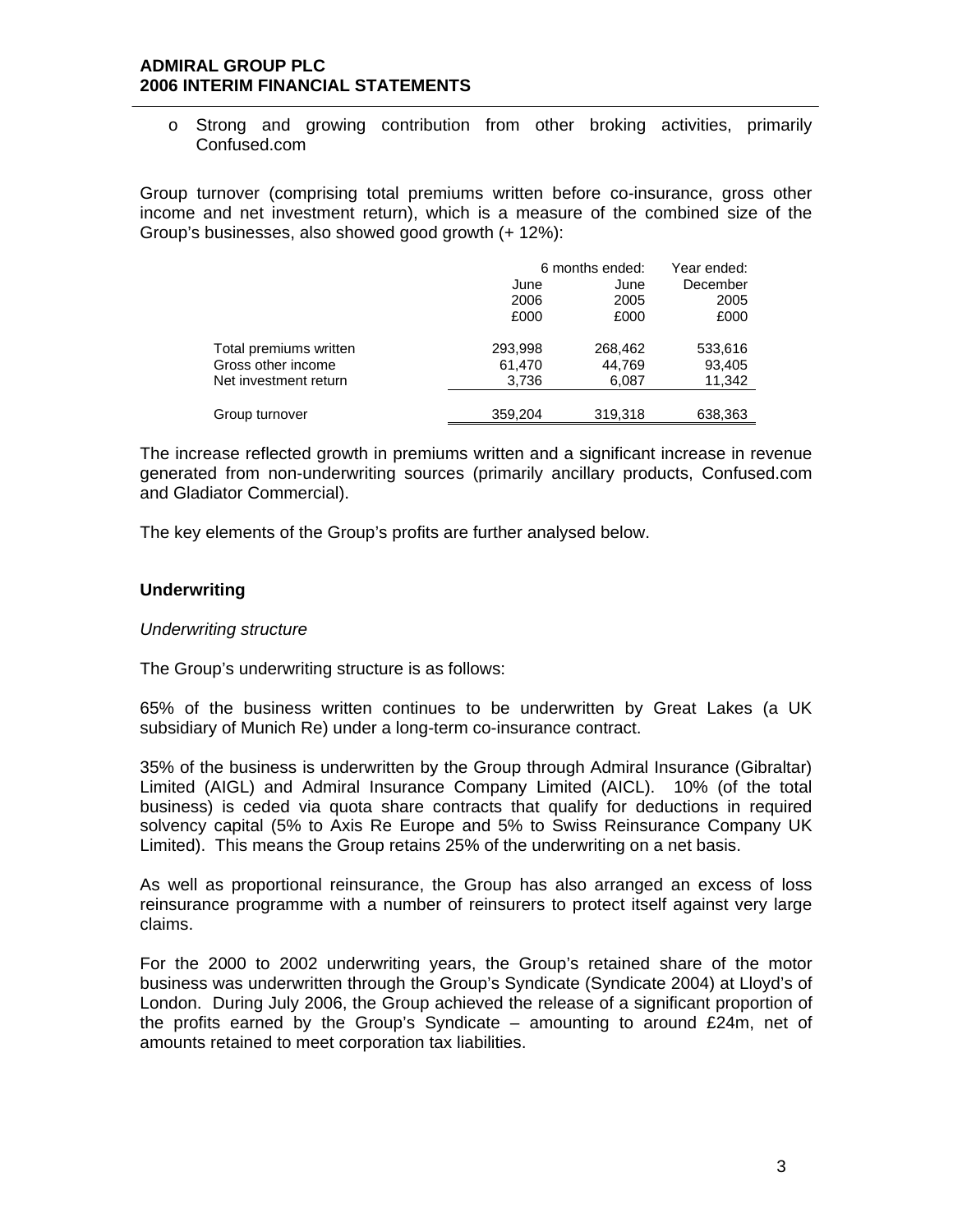### *Underwriting result*

Total premiums written increased by 10% to £294m from £268m. With premium rates largely flat, the growth came from a 10% rise in the number of active customers.

The underwriting result fell to £13.5m from £14.7m in the first half of 2005. Investment income fell to £3.7m from £6.1m due to adverse conditions in UK bond markets, whilst the reported combined ratio was consistent at around 87% for both half years.

The pure year loss ratio has moved to 85% from 80% in the first half of 2005 reflecting the ongoing impact of claims inflation compared to flat premium rates. However, as shown in note 16 to the interim financial statements, back years continue to release reserves. The six month results include £9.8m of net releases (compared to £5.2m in H1 2005). The impact of this is equivalent to a 13 percentage points reduction in the reported loss ratio (8 points in H1 2005) which was 72.3% (H1 2005: 71.6%).

The expense ratio has maintained its previous low level. The reported ratio for the first half is 14.7%, down from 14.9% in the first half of 2005 and 15.1% for 2005 as a whole. Excluding regulatory levies, the ratio is consistent between half years at around 12%.

The expense ratio is reconciled to the figures included in the income statement in note 6 to the interim financial statements, whilst the underwriting result is reconciled later in this review.

### *Combined ratio development*

The Group's reported combined ratio (being the aggregation of the loss and expense ratios above) is 87.0%, up from 86.5% in H1 2005 (84.9% for 2005 as a whole). This continues to compare very favourably to estimated market levels.

### **Profit commission**

The Group earns profit commission through its co-insurance and reinsurance arrangements. The amount receivable is dependent on the volume and profitability of the insurance business, measured by reference to loss and expense ratios.

#### *Profit commission – co-insurance*

The principal source of profit commission is the long-term co-insurance contract with Great Lakes. £6.2m was recognised in the first half of 2006, up from the £5.0m recognised in the same period last year.

A further £2.0m of profit commission (H1 05: £0.1m) relating to earlier underwriting year (2000 – 2002) contracts with Hibernian Re (100% reinsured into Swiss Re) has also been recognised in these results. No further material amounts are anticipated relating to these contracts due to the relative maturity of the underwriting results of these years.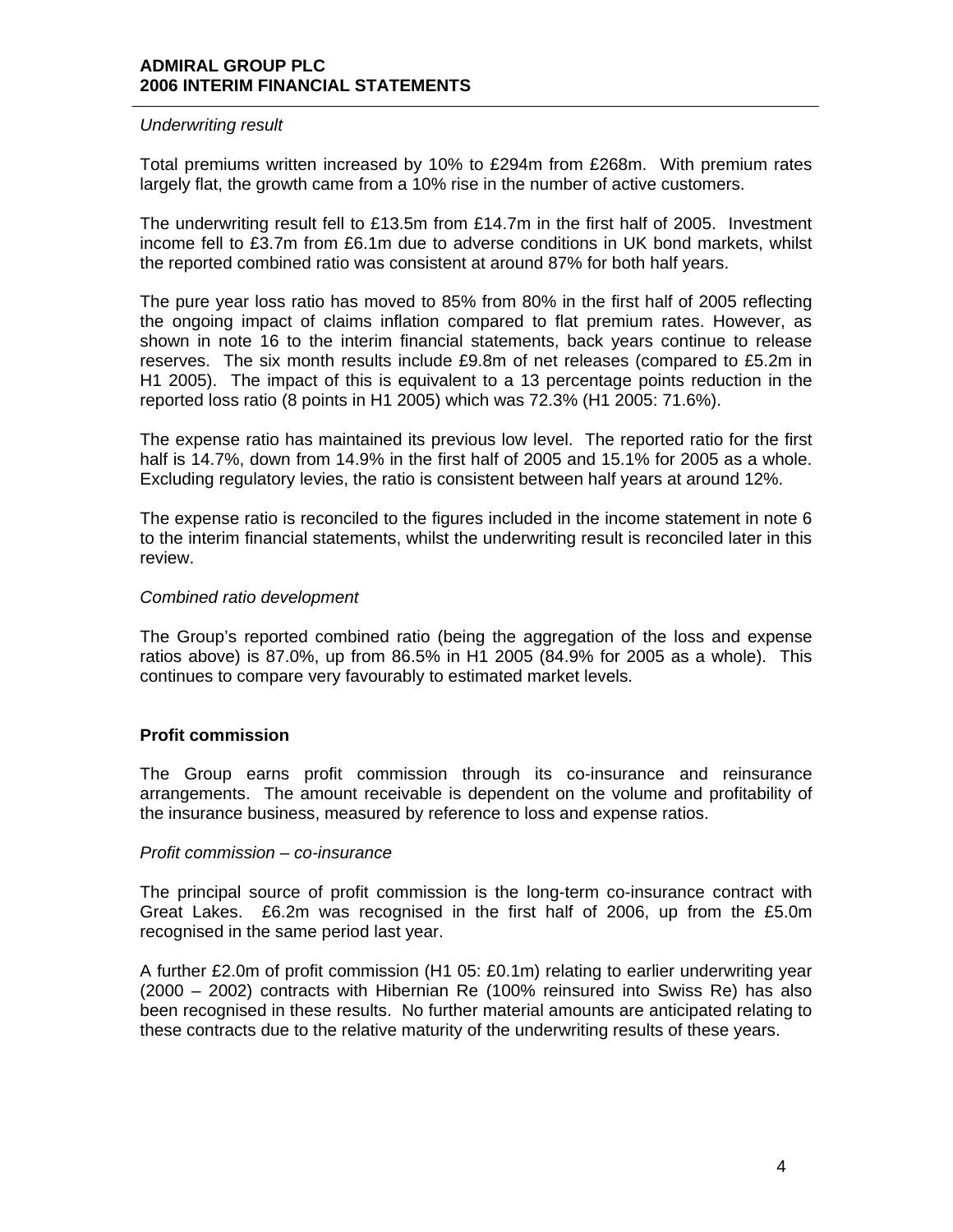### *Profit commission – quota share reinsurance*

£1.4m of commission has been recognised in respect of quota share arrangements  $-$  up from £0.6m in the first half of 2005.

### **Net other income**

|                                       | 6 months ended: |         | Year ended: |  |
|---------------------------------------|-----------------|---------|-------------|--|
|                                       | June            | June    | December    |  |
|                                       | 2006            | 2005    | 2005        |  |
|                                       | £000            | £000    | £000        |  |
| Ancillary contribution                | 32,929          | 29,630  | 59,092      |  |
| Confused.com contribution             | 8,747           | 2,314   | 6,882       |  |
|                                       |                 |         |             |  |
| Aggregate interest receipts           | 2,066           | 2,268   | 4,176       |  |
| Instalment income                     | 2,459           | 1,657   | 3,768       |  |
| Gladiator contribution                | 979             | 900     | 1.871       |  |
| Other expenses and share scheme costs | (1,587)         | (1,578) | (3,391)     |  |
|                                       |                 |         |             |  |
| Net other income                      | 45,593          | 35,191  | 72,398      |  |

Confused.com earns a proportion of its revenue from Group brands from commission charged at normal commercial rates. Previously an adjustment was made for these intragroup sales. The impact of this adjustment on the 2005 H1 figures was to decrease Confused contribution by £0.6m (2005 full year: £1.9m)

### *Ancillary contribution & instalment income*

This primarily involves income earned on sales of insurance products complementing the motor policy, but which are underwritten by external parties. Net contribution from these sales grew by 11% in H1 2006 – largely in line with the growth in premium and policies sold.

Average gross ancillary income per motor policy was consistent across all periods at £56.

Instalment income represents charges for payment by instalments on motor policies sold which are paid for over the course of the policy life by direct debit.

#### *Confused.com*

Confused.com has continued to grow and has recorded a contribution of £8.7m in the first half of the year. Motor quotes rose to 3.8m from 1.7m in H1 2005 (+ 124%).

The range of products on which Confused offers prices has increased so that the site now includes home insurance, travel insurance and a range of other financial products in addition to the core motor offering. Confused has also increased its coverage of the motor market.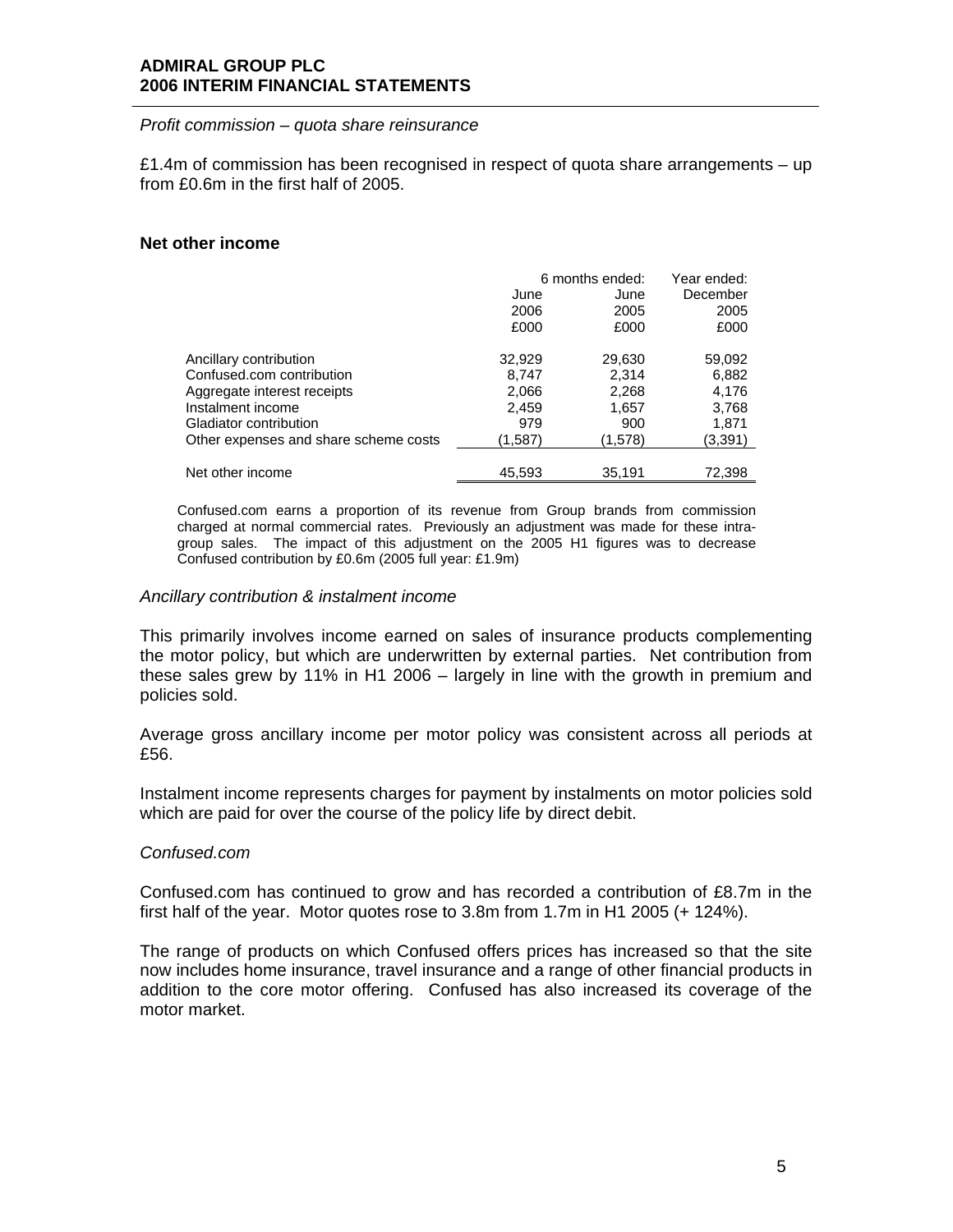### **Overseas expansion**

As reported with the announcement of the 2005 results, the Group plans to launch a direct motor insurance operation in Spain and work has been continuing to this end during 2006. Good progress has been made in all the critical areas and the operation now has all key senior managers in place at a permanent location in Seville. Work is also well progressed on IT systems, and the business plans to launch late this year or early in 2007.

A long-term quota share reinsurance contract has been signed with Munich Re (Germany) under which 65% of the Spanish motor insurance business will be ceded. The contract is effective from when the business commences trading.

### **Earnings per share (EPS)**

Basic EPS has increased by 22% to 18.5p from 15.2p (2005 full year 32.7p). This is broadly in line with the increase in pre-tax profit (24%) noted above (the difference relates to a lower effective rate of corporation tax in H1 2005 resulting from utilisation of losses).

### **Financial investments, cash and investment return**

At the end of the period, the Group held a total of £408.4m in cash and financial investments – up 11% on the £366.7m held at the end of June 2005. This increase is after distributions to shareholders of £38.7m during the first half of 2006 (£24.0m in 2005).

The total balance is made up as follows:

|                                                   |         | 6 months ended: | Year ended: |
|---------------------------------------------------|---------|-----------------|-------------|
|                                                   | June    | June            | December    |
|                                                   | 2006    | 2005            | 2005        |
|                                                   | £000    | £000            | £000        |
| Liquid funds in underwriting companies:           |         |                 |             |
| Government and sovereign bond holdings            | 114,059 | 68,188          | 83,071      |
| Corporate bonds and similar instruments           | 164,922 | 179,330         | 172,866     |
| Deposits with credit institutions                 | 17,243  | 21,799          | 40,646      |
| Cash at bank                                      | 73.606  | 46,711          | 39,824      |
|                                                   |         |                 |             |
|                                                   | 369,830 | 316.028         | 336,407     |
| Liquid funds held outside underwriting companies: |         |                 |             |
| Cash at bank                                      | 38,600  | 50,666          | 69,682      |
|                                                   |         |                 |             |
|                                                   | 408.430 | 366,694         | 406,089     |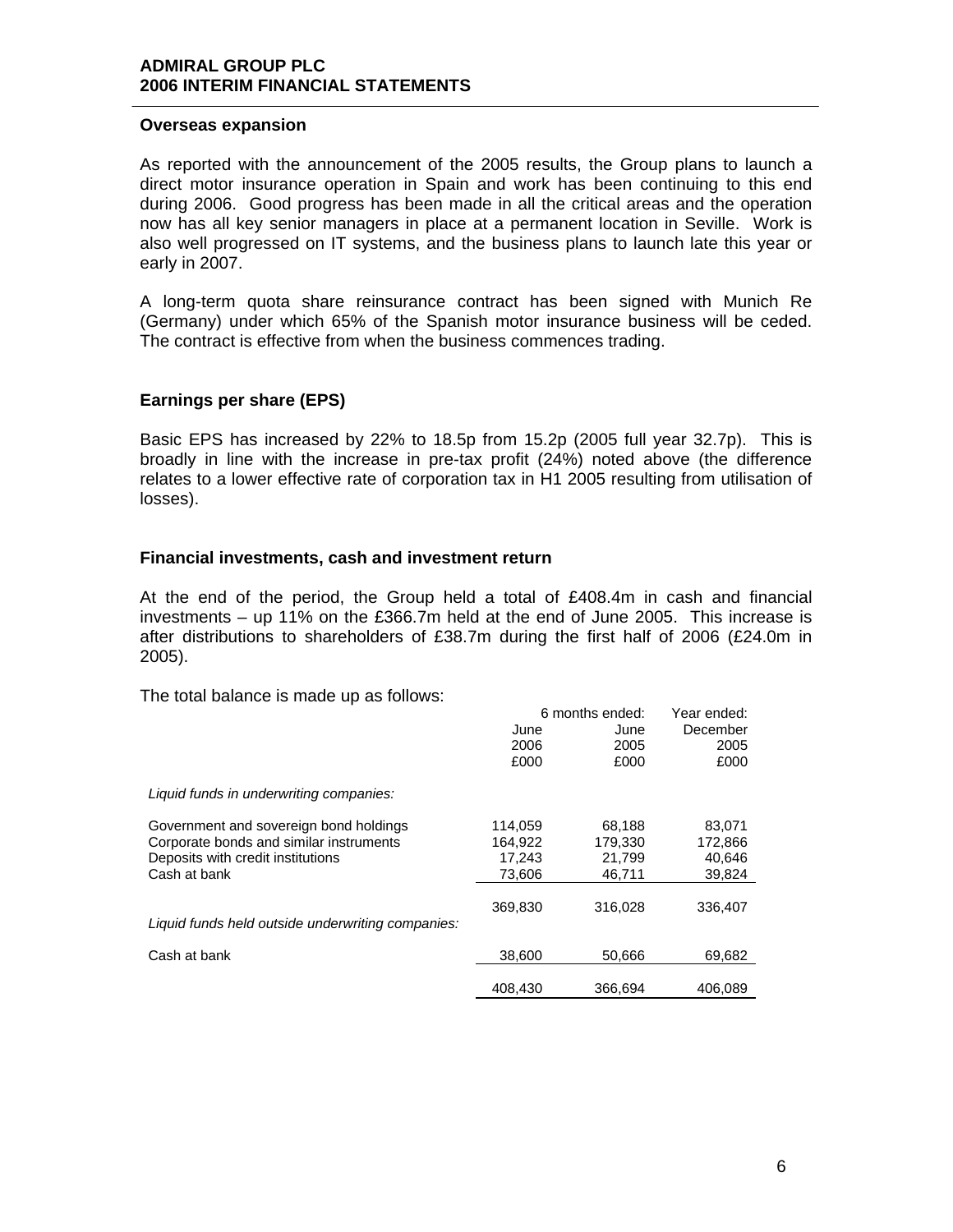Net investment return fell sharply in relative and actual terms during the first half of 2006 compared to the same period last year. The fall was due to marked increases in gilt and bond yields resulting from changes in the market's view of future interest rates and the negative impact such increases have on capital values of fixed income securities.

### **Dividends**

There has been no change in dividend policy, which is based on the principle of returning excess cash to shareholders. The Directors expect to make a normal distribution of at least 45% of post-tax profits each half-year, and will regularly review the Group's available cash to determine whether it is appropriate for the Company to pay a further special dividend.

In line with this policy, the Directors have declared an interim dividend for 2006 of 12.1p per share, which is made up of 8.4p per share normal element, plus 3.7p per share special distribution based on the Group's resources at the end of the period. The exdividend date is 20 September 2006, the record date 22 September 2006, with payment following on 18 October 2006.

The interim dividend declared in respect of 2005 was 9.7p, split 6.8p normal, 2.9p special. (Final dividend for 2005: 14.9p – normal 7.8p, special 7.1p)

### **Reconciliation of underwriting profit**

|                                   | 6 months ended: | Year ended: |            |
|-----------------------------------|-----------------|-------------|------------|
|                                   | June            | June        | December   |
|                                   | 2006            | 2005        | 2005       |
|                                   | £000            | £000        | £000       |
| Net insurance premium revenue     | 74,863          | 63,833      | 139,454    |
| Net insurance claims              | (55,600)        | (47, 294)   | (100, 526) |
| Net expenses related to insurance |                 |             |            |
| contracts                         | (9,525)         | (7,896)     | (17,909)   |
| Investment return                 | 3,736           | 6,087       | 11,342     |
|                                   |                 |             |            |
| Underwriting profit               | 13,474          | 14,730      | 32,361     |

### **Reconciliation of loss ratios reported**

|                                  | 6 months ended: | Year ended: |          |
|----------------------------------|-----------------|-------------|----------|
|                                  | June            | June        | December |
|                                  | 2006            | 2005        | 2005     |
|                                  | £000            | £000        | £000     |
| Net insurance claims from income |                 |             |          |
| statement                        | 55,600          | 47,294      | 100,526  |
| Deduct: claims handling costs    | (1,470)         | (1,611)     | (3.202)  |
|                                  |                 |             |          |
| Adjusted net insurance claims    | 54,130          | 45,683      | 97,324   |
| Net premium revenue              | 74,863          | 63,833      | 139,454  |
| Loss ratio                       | 72.3%           | 71.6%       | 69.8%    |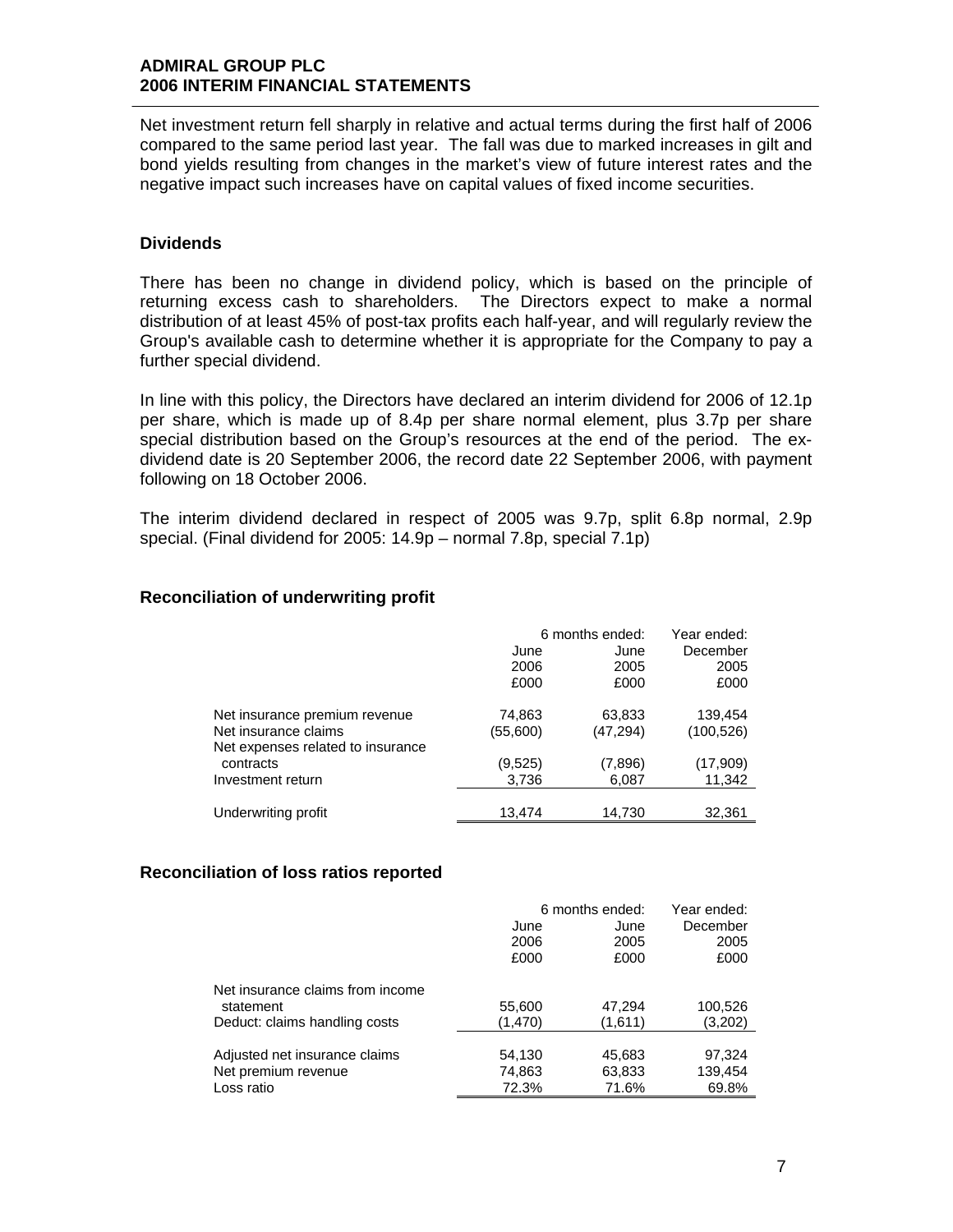# **Consolidated income statement**

|                                                                            |                |           | 6 months ended | Year ended  |
|----------------------------------------------------------------------------|----------------|-----------|----------------|-------------|
|                                                                            |                | 30 June   | 30 June        | 31 December |
|                                                                            |                | 2006      | 2005           | 2005        |
|                                                                            | Note           | £000      | £000           | £000        |
| Insurance premium revenue                                                  | $\overline{c}$ | 92,614    | 84,865         | 176,214     |
| Insurance premium ceded to reinsurers                                      | $\overline{2}$ | (17, 751) | (21, 032)      | (36, 760)   |
| Net insurance premium revenue                                              |                | 74,863    | 63,833         | 139,454     |
| Other revenue                                                              | 3              | 61,470    | 44,769         | 93,405      |
| Profit commission                                                          | 4              | 9,639     | 5,666          | 14,735      |
| Investment and interest income                                             | 5              | 5,802     | 8,355          | 15,518      |
| Net revenue                                                                |                | 151,774   | 122,623        | 263,112     |
| Insurance claims and claims handling                                       |                |           |                |             |
| expenses                                                                   |                | (70, 029) | (61, 334)      | (121, 123)  |
| Insurance claims and claims handling<br>expenses recovered from reinsurers |                | 14,429    | 14,040         | 20,597      |
| <b>Net insurance claims</b>                                                |                | (55,600)  | (47, 294)      | (100, 526)  |
| <b>Expenses</b>                                                            | 6              | (26, 405) | (18, 457)      | (40, 492)   |
| Share scheme charges                                                       | 22             | (420)     | (125)          | (438)       |
| <b>Total expenses</b>                                                      |                | (82, 425) | (65, 876)      | (141, 456)  |
| <b>Operating profit</b>                                                    |                | 69,349    | 56,747         | 121,656     |
| Finance charges                                                            | 9              | (643)     | (1, 160)       | (2, 162)    |
| Profit before tax                                                          |                | 68,706    | 55,587         | 119,494     |
| <b>Taxation expense</b>                                                    | 10             | (20, 613) | (16, 316)      | (34,774)    |
| Profit after tax attributable to equity                                    |                |           |                |             |
| holders of the Company                                                     |                | 48,093    | 39,271         | 84,720      |
|                                                                            |                |           |                |             |
| Earnings per share:                                                        |                |           |                |             |
| Basic                                                                      | 11             | 18.5p     | 15.2p          | 32.7p       |
| <b>Diluted</b>                                                             | 11             | 18.4p     | 15.1p          | 32.7p       |
| Dividends paid (total)                                                     | 12             | 38,666    | 24,049         | 49,190      |
| Dividends paid (per share)                                                 | 12             | 14.9p     | 9.3p           | 19.0p       |
|                                                                            |                |           |                |             |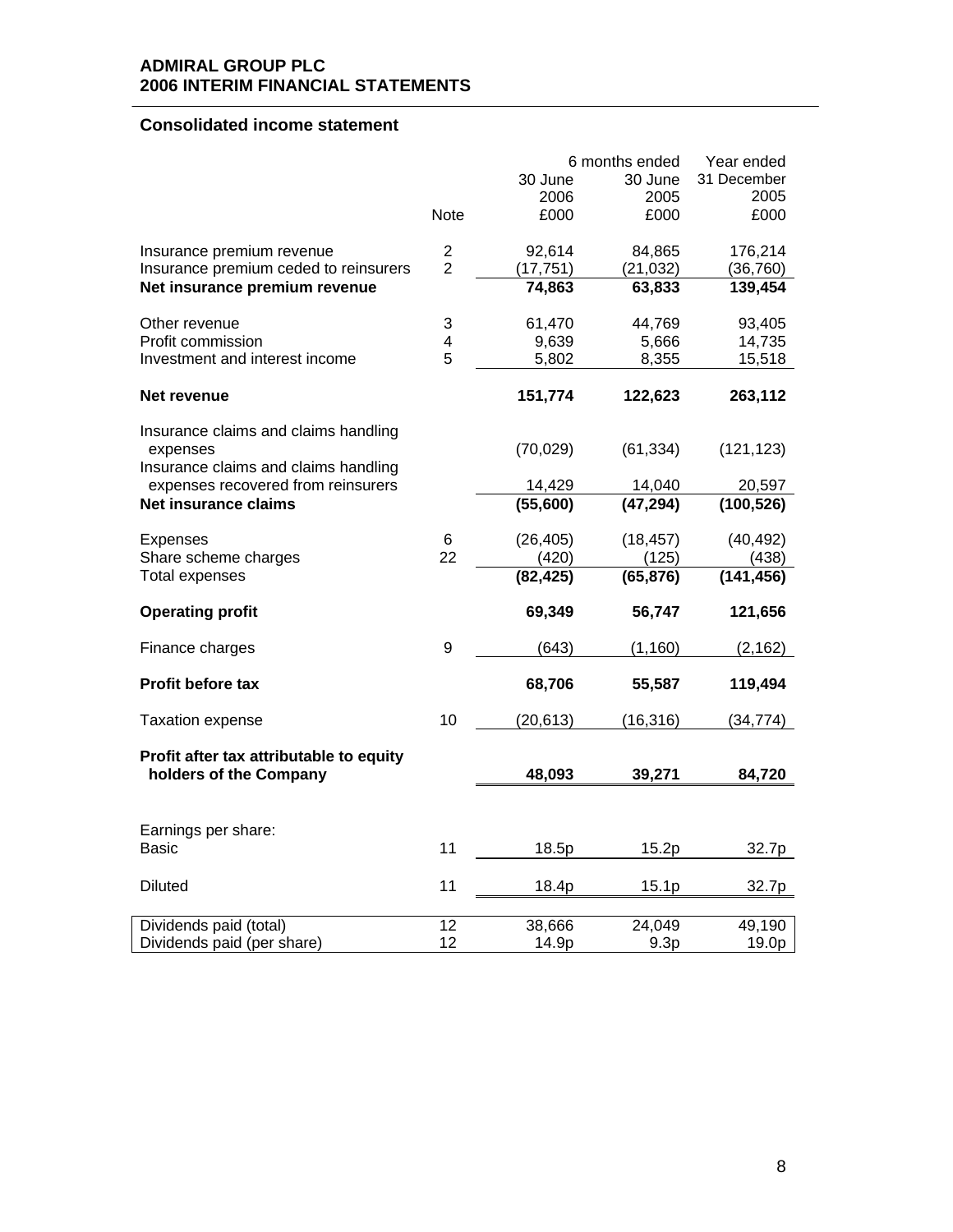### **Consolidated balance sheet**

|                                           |             |         | As at:  |             |
|-------------------------------------------|-------------|---------|---------|-------------|
|                                           |             | 30 June | 30 June | 31 December |
|                                           |             | 2006    | 2005    | 2005        |
|                                           | <b>Note</b> | £000    | £000    | £000        |
| <b>ASSETS</b>                             |             |         |         |             |
| Intangible assets                         | 13          | 66,192  | 66,754  | 66,490      |
| Property, plant and equipment             | 14          | 6,741   | 2,986   | 4,636       |
| <b>Financial assets</b>                   | 15          | 415,354 | 366,875 | 378,747     |
| Reinsurance assets                        | 16          | 68,660  | 60,699  | 54,166      |
| Trade and other receivables               | 17          | 11,749  | 29,604  | 9,392       |
| Cash and cash equivalents                 | 18          | 129,449 | 119,176 | 150,152     |
| <b>Total assets</b>                       |             | 698,145 | 646,094 | 663,583     |
|                                           |             |         |         |             |
| <b>EQUITY</b>                             |             |         |         |             |
| Share capital                             | 22          | 261     | 259     | 260         |
| Share premium account                     | 23          | 13,145  | 13,145  | 13,145      |
| Retained earnings                         | 23          | 178,617 | 146,792 | 167,990     |
| Other reserves                            | 23          | 17      | 17      | 17          |
| <b>Total equity</b>                       |             | 192,040 | 160,213 | 181,412     |
|                                           |             |         |         |             |
| <b>LIABILITIES</b>                        |             |         |         |             |
| Insurance contracts                       | 16          | 281,688 | 241,628 | 254,130     |
| <b>Financial liabilities</b>              | 19          |         | 29,471  | 22,000      |
| Deferred income tax                       | 20          | 904     | 6,377   | 3,550       |
| <b>Current tax liabilities</b>            |             | 23,263  | 18,339  | 19,556      |
| Trade and other payables                  | 21          | 200,250 | 190,066 | 182,935     |
| <b>Total liabilities</b>                  |             | 506,105 | 485,881 | 482,171     |
|                                           |             |         |         |             |
| <b>Total equity and total liabilities</b> |             | 698,145 | 646,094 | 663,583     |

# **Consolidated statement of recognised income and expense**

No separate consolidated statement of recognised income and expense has been prepared. The profit for the period of £48.1m (2005: H1 £39.3m; full year: £84.7m) represents all recognised income and expenses for all periods.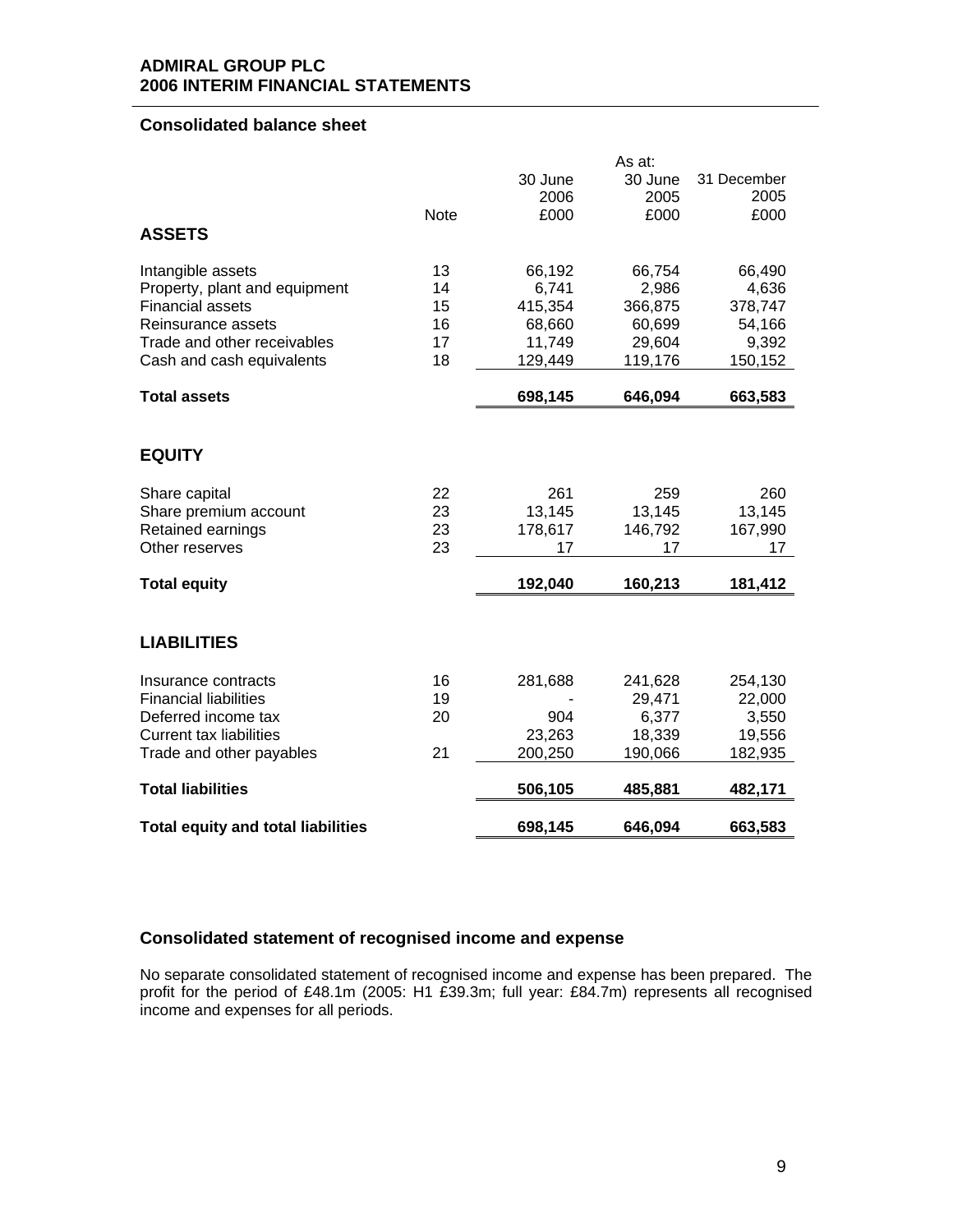# **Consolidated cash flow statement**

|                                                                               |      |           | 6 months ended | Year ended  |
|-------------------------------------------------------------------------------|------|-----------|----------------|-------------|
|                                                                               |      | 30 June   | 30 June        | 31 December |
|                                                                               |      | 2006      | 2005           | 2005        |
|                                                                               | Note | £000      | £000           | £000        |
| <b>Profit after tax</b>                                                       |      | 48,093    | 39,271         | 84,720      |
| Adjustments for non-cash items:                                               |      |           |                |             |
| - Depreciation                                                                |      | 1,092     | 867            | 1,824       |
| - Amortisation of software                                                    |      | 234       | 476            | 896         |
| - Unrealised losses / (gains) on investments                                  |      | 893       | (2, 476)       | 893         |
| - Share scheme charge                                                         |      | 1,200     | 357            | 1,247       |
| Loss on disposal of property, plant and<br>equipment and software             |      |           | 504            | 503         |
| Change in gross insurance contract liabilities                                |      | 27,558    | 25,521         | 38,023      |
| Change in reinsurance assets                                                  |      | (14, 494) | 5,438          | 11,971      |
| Change in trade and other receivables,                                        |      |           |                |             |
| including from policyholders<br>Change in trade and other payables, including |      | (15,760)  | (35, 364)      | (18, 693)   |
| tax and social security                                                       |      | 17,918    | 25,834         | 18,041      |
| Interest expense                                                              |      | 643       | 1,160          | 2,162       |
| <b>Taxation expense</b>                                                       |      | 20,613    | 16,316         | 34,774      |
|                                                                               |      |           |                |             |
| Cash flows from operating activities, before<br>movements in investments      |      | 87,990    | 77,904         | 176,361     |
| Net cash flow into investments held at fair value                             |      | (23, 937) | (41, 624)      | (53, 413)   |
| Cash flows from operating activities, net of                                  |      |           |                |             |
| movements in investments                                                      |      | 64,053    | 36,280         | 122,948     |
| Interest payments                                                             |      | (643)     | (1, 144)       | (2,617)     |
| <b>Taxation payments</b>                                                      |      | (19, 551) | (6,023)        | (26,090)    |
| Net cash flow from operating activities                                       |      | 43,859    | 29,113         | 94,241      |
| Cash flows from investing activities:                                         |      |           |                |             |
| Purchases of property, plant and equipment                                    |      |           |                |             |
| and software                                                                  |      | (3,293)   | (1, 333)       | (3,999)     |
| Proceeds from sales of property, plant and                                    |      |           |                |             |
| equipment                                                                     |      |           | 8              |             |
| Net cash used in investing activities                                         |      | (3, 293)  | (1, 325)       | (3,999)     |
| Cash flows from financing activities:                                         |      |           |                |             |
| Repayments of borrowings                                                      |      | (22,000)  | (3,667)        | (10, 667)   |
| Capital element of new finance leases                                         |      | 1,789     | 1,097          | 1,201       |
| Repayment of finance lease liabilities                                        |      | (2, 392)  | (1, 194)       | (635)       |
| Equity dividends paid                                                         |      | (38, 666) | (24, 049)      | (49, 190)   |
|                                                                               |      |           |                |             |
| Net cash used in financing activities                                         |      | (61, 269) | (27, 813)      | (59, 291)   |
| Net decrease in cash and cash equivalents                                     |      | (20, 703) | (25)           | 30,951      |
| Cash and cash equivalents at 1 January                                        |      | 150,152   | 119,201        | 119,201     |
| Cash and cash equivalents at end of period                                    | 18   | 129,449   | 119,176        | 150,152     |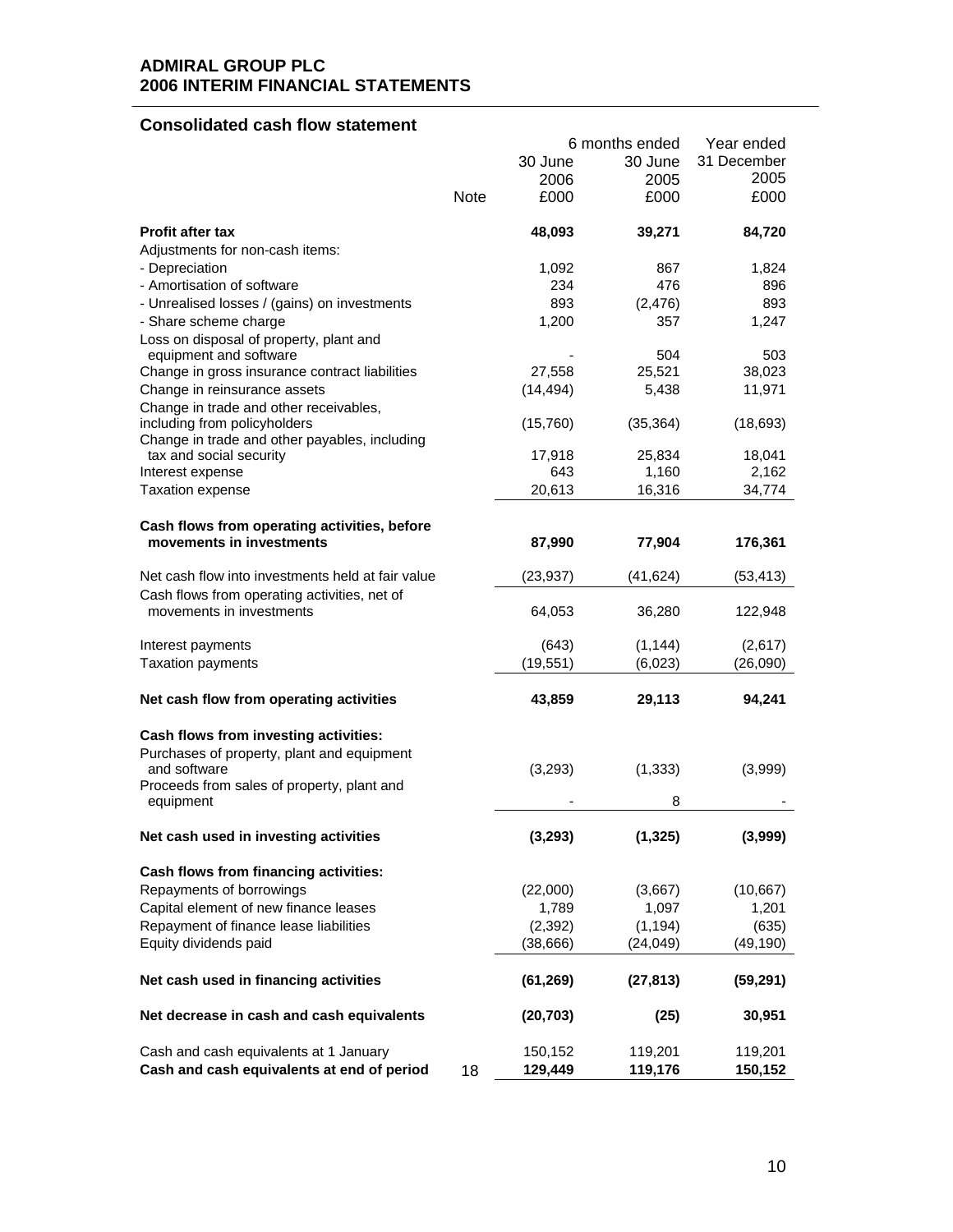### **Notes to the interim financial statements**

### **1. General information and basis of preparation**

Admiral Group plc is a Company incorporated in England and Wales. Its registered office is at Capital Tower, Greyfriars Road, Cardiff CF10 3AZ and its shares are listed on the London Stock Exchange.

The interim financial statements comprise the results and balances of the Company and its subsidiaries (the Group) for the two six month periods ended 30 June 2005 and 2006 and the year ended 31 December 2005. The financial statements of the Company's subsidiaries are consolidated in the Group financial statements. The Company controls 100% of the voting share capital of all its subsidiaries. In accordance with IAS 24, transactions or balances between Group companies that have been eliminated on consolidation are not reported as related party transactions.

The comparative figures for the financial year ended 31 December 2005 are not the Group's Report and Accounts for that financial year, but are derived therefrom. Those accounts have been reported on by the Company's auditors and delivered to the Registrar of Companies. The report of the auditors was unqualified and did not include any reference to any matters to which the auditors drew attention by way of emphasis without qualifying their report and did not contain a statement under section 237(2) or (3) of the Companies Act 1985.

The accounting policies applied by the Group in these consolidated interim financial statements are the same as those applied by the Group in its consolidated financial statements as at and for the year ended 31 December 2005.

### **Significant estimates**

### **Estimation techniques used in calculation of claims provisions:**

Estimation techniques are used in the calculation of the provisions for claims outstanding, which represents a projection of the ultimate cost of settling claims that have occurred prior to the balance sheet date and remain unsettled at the balance sheet date.

The key area where these techniques are used relates to the ultimate cost of reported claims. A secondary area relates to the emergence of claims that occurred prior to the balance sheet date, but had not been reported at that date.

The estimates of the ultimate cost of reported claims are based on the setting of claim provisions on a case-by-case basis, for all but the simplest of claims.

The sum of these provisions are compared with projected ultimate costs using a variety of different projection techniques (including incurred and paid chain ladder and an average cost of claim approach) to allow an actuarial assessment of their likely accuracy and to include allowance for unreported claims.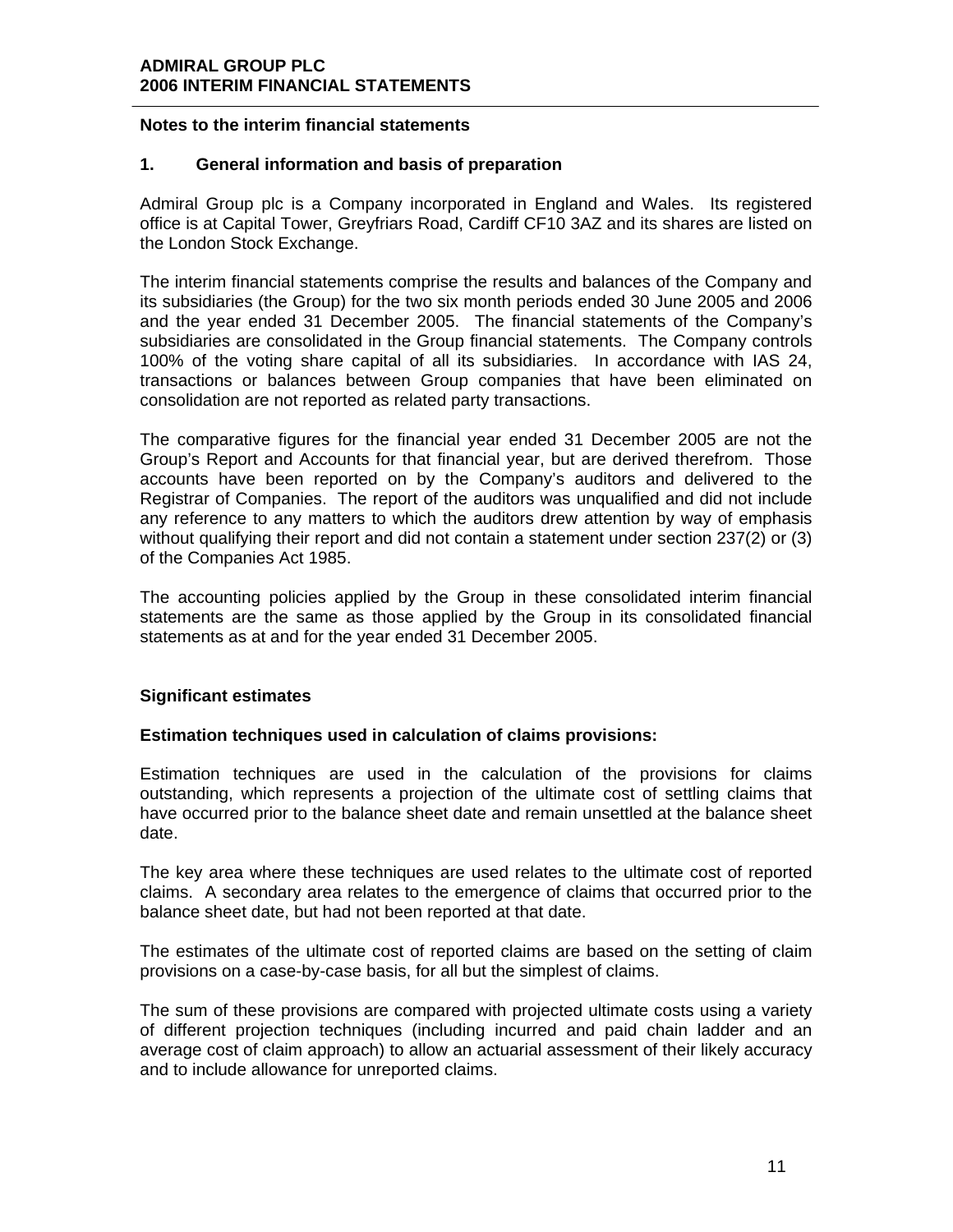The most significant sensitivity in the use of the projection techniques arises from any future step change in claims costs, which would cause future claim cost inflation to deviate from historic trends. This is most likely to arise from a change in the regulatory or judicial regime that leads to an increase in awards or legal costs for bodily injury claims that is significantly above or below the historical trend.

The claims provisions are subject to independent review by the Group's actuarial advisors.

### **2. Net insurance premium revenue**

|                                                 | 30        | 30       | 31        |
|-------------------------------------------------|-----------|----------|-----------|
|                                                 | June      | June     | December  |
|                                                 | 2006      | 2005     | 2005      |
|                                                 | £000      | £000     | £000      |
| Total motor insurance premiums before co-       |           |          |           |
| insurance                                       | 293,998   | 268,462  | 533,616   |
|                                                 |           |          |           |
| Group gross premiums written after co-insurance | 102,899   | 93,962   | 186,989   |
| Outwards reinsurance premiums                   | (29,966)  | (14,075) | (28,052)  |
|                                                 |           |          |           |
| Net insurance premiums written                  | 72,933    | 79,887   | 158,937   |
| Change in gross unearned premium provision      | (10, 285) | (9,097)  | (10, 775) |
| Change in reinsurers' share of unearned premium |           |          |           |
| provision                                       | 12,215    | (6, 957) | (8,708)   |
|                                                 |           |          |           |
| Net insurance premium revenue                   | 74,863    | 63.833   | 139.454   |

The insurance business written is direct private motor insurance written in the United Kingdom. The Group's share of the business was underwritten by Admiral Insurance (Gibraltar) Limited (AIGL) and Admiral Insurance Company Limited (AICL). All contracts are short-term in duration, lasting for 10 or 12 months.

### **3. Other revenue**

|                                   | 30     | 30     | 31       |
|-----------------------------------|--------|--------|----------|
|                                   | June   | June   | December |
|                                   | 2006   | 2005   | 2005     |
|                                   | £000   | £000   | £000     |
| Ancillary revenue                 | 40,141 | 35,954 | 72,470   |
| Instalment income earned          | 2,459  | 1,657  | 3,768    |
| Revenue from Confused.com         | 15,840 | 4,614  | 12,044   |
| Revenue from Gladiator Commercial | 3,030  | 2.544  | 5,123    |
|                                   |        |        |          |
| Total other revenue               | 61,470 | 44,769 | 93,405   |

Ancillary revenue primarily constitutes income from sales of insurance products that complement the motor policy, but which are underwritten by external parties.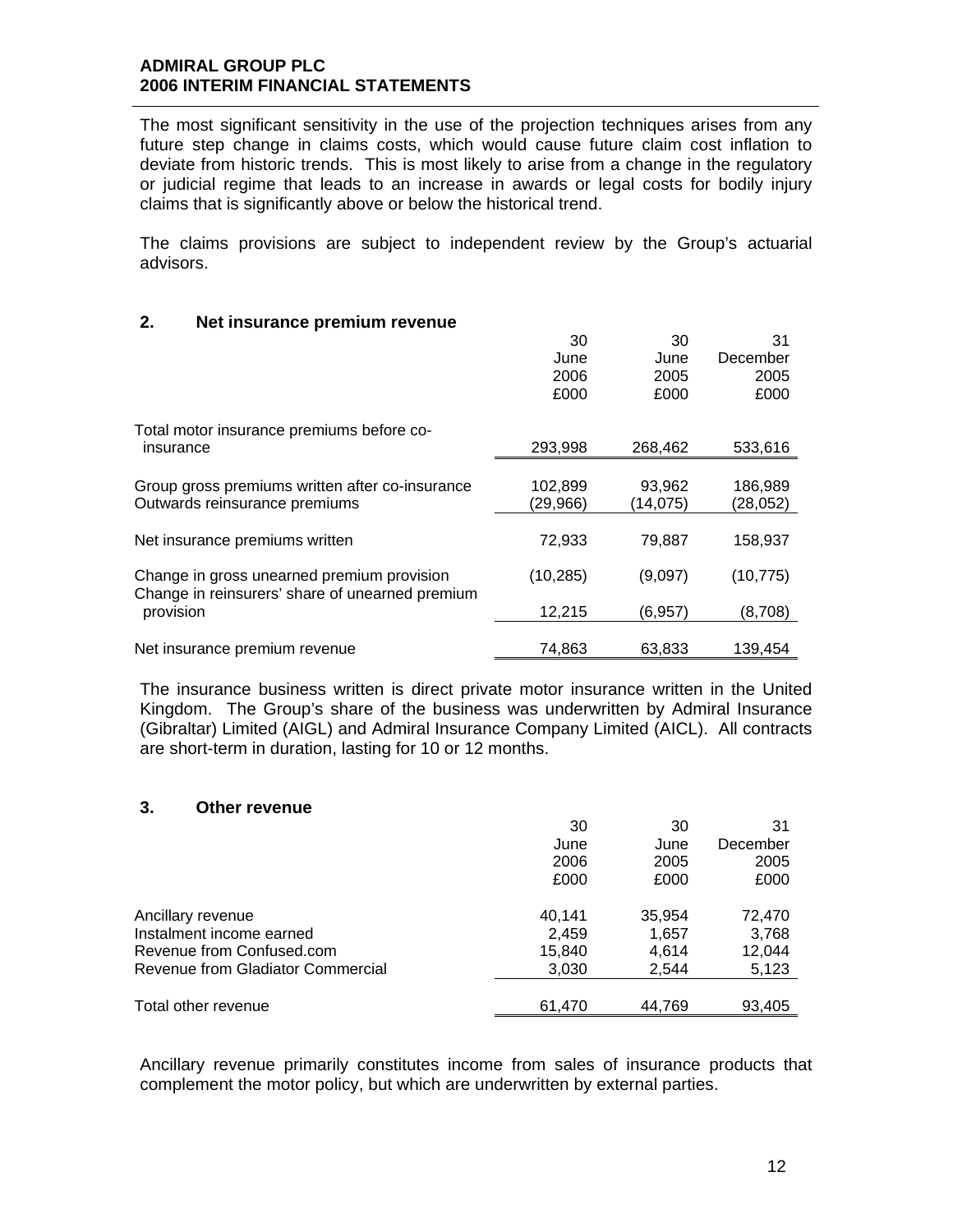| <b>Profit commission</b><br>4.              |       |       |          |
|---------------------------------------------|-------|-------|----------|
|                                             | 30    | 30    | 31       |
|                                             | June  | June  | December |
|                                             | 2006  | 2005  | 2005     |
|                                             | £000  | £000  | £000     |
| Total profit commission                     | 9,639 | 5,666 | 14,735   |
|                                             |       |       |          |
| <b>Investment and interest income</b><br>5. |       |       |          |
|                                             | 30    | 30    | 31       |
|                                             | June  | June  | December |
|                                             | 2006  | 2005  | 2005     |
|                                             | £000  | £000  | £000     |
| Net investment return                       | 3,736 | 6,087 | 11,342   |
| Interest receivable                         | 2,066 | 2,268 | 4,176    |
|                                             |       |       |          |
| Total investment and interest income        | 5,802 | 8,355 | 15,518   |

# **6. Expenses**

|                                                             |                   |        | 30 June 2006 |                   |        | 30 June 2005 |
|-------------------------------------------------------------|-------------------|--------|--------------|-------------------|--------|--------------|
|                                                             | Insurance         | Other  | Total        | Insurance         | Other  | Total        |
|                                                             | contracts<br>£000 | £000   | £000         | contracts<br>£000 | £000   | £000         |
| Acquisition of insurance<br>contracts<br>Administration and | 3,476             | ۰      | 3.476        | 3.287             | -      | 3,287        |
| marketing costs                                             | 6.049             | 16.880 | 22.929       | 4.609             | 10,561 | 15,170       |
| Sub-total                                                   | 9,525             | 16.880 | 26.405       | 7.896             | 10.561 | 18,457       |
| Share scheme charges                                        |                   | 420    | 420          |                   | 125    | 125          |
| Total expenses                                              | 9,525             | 17,300 | 26,825       | 7,896             | 10,686 | 18,582       |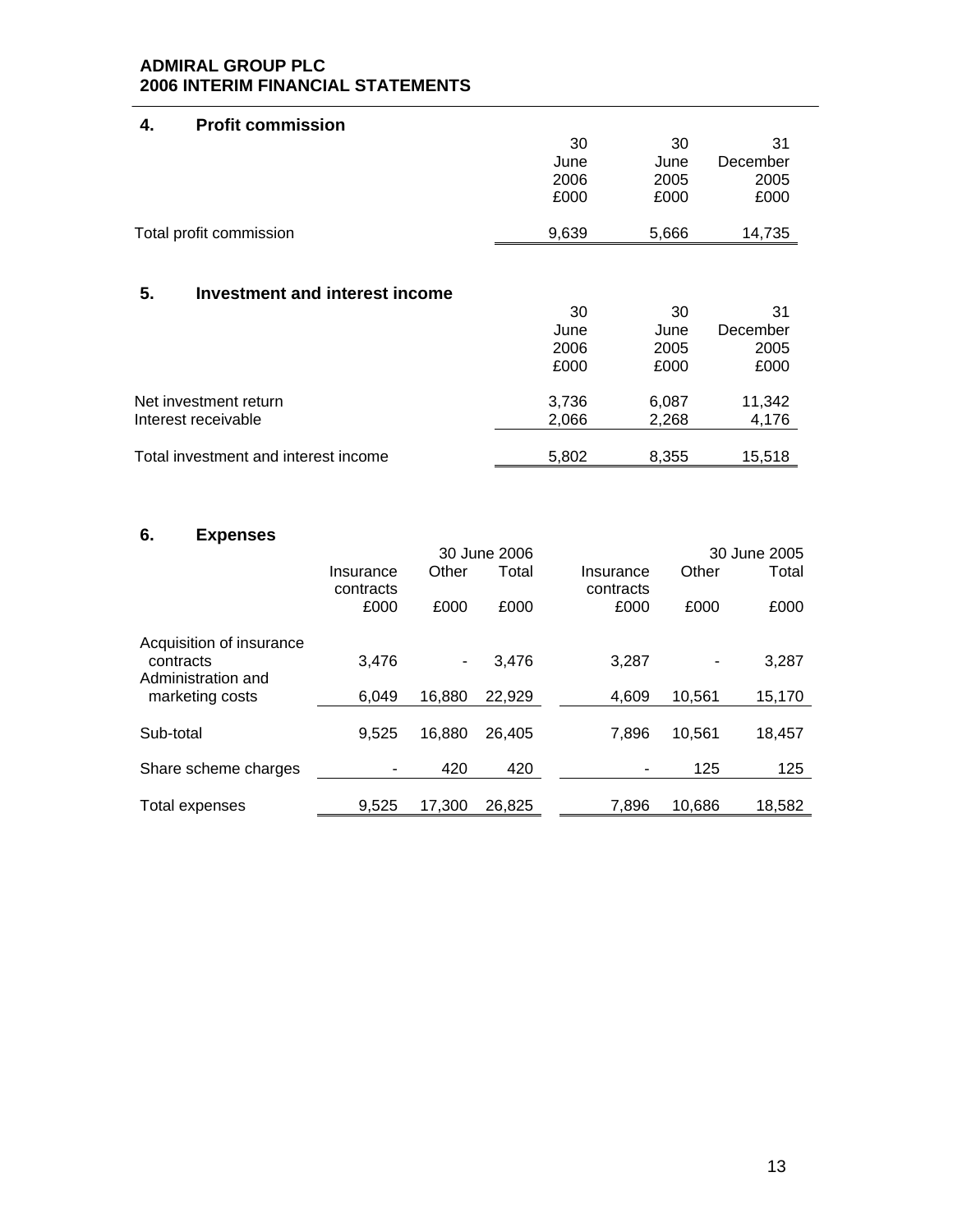### **6. Expenses (continued)**

|                                    |                   |        | 31 December 2005 |
|------------------------------------|-------------------|--------|------------------|
|                                    | Insurance         | Other  | Total            |
|                                    | contracts<br>£000 | £000   | £000             |
| Acquisition of insurance contracts | 6,888             |        | 6,888            |
| Administration and marketing costs | 11,021            | 22,583 | 33,604           |
| Sub-total                          | 17,909            | 22.583 | 40,492           |
| Share scheme charges               | ۰                 | 438    | 438              |
|                                    | 17.909            | 23.021 | 40,930           |
| Total expenses                     |                   |        |                  |

The £6,049,000 (2005 H1: £4,609,000; Full year: £11,021,000) administration and marketing costs allocated to insurance contracts is principally made up of salary costs.

# **Analysis of other administration and marketing costs:**

|                                                | 30     | 30     | 31       |
|------------------------------------------------|--------|--------|----------|
|                                                | June   | June   | December |
|                                                | 2006   | 2005   | 2005     |
|                                                | £000   | £000   | £000     |
| Ancillary sales expenses                       | 7,212  | 6,324  | 13,378   |
| Confused.com operating expenses                | 7,093  | 2,300  | 5,162    |
| <b>Gladiator Commercial operating expenses</b> | 2,051  | 1,644  | 3,252    |
| Central overheads                              | 327    | 293    | 791      |
| Costs associated with overseas expansion       | 197    |        |          |
| Total                                          | 16,880 | 10,561 | 22,583   |

### **Reconciliation of expenses related to insurance contracts to reported expense ratio:**

|                                        | 30     | 30     | 31       |
|----------------------------------------|--------|--------|----------|
|                                        | June   | June   | December |
|                                        | 2006   | 2005   | 2005     |
|                                        | £000   | £000   | £000     |
| Insurance contract expenses from above | 9,525  | 7,896  | 17,909   |
| Add: claims handling expenses          | 1,470  | 1,611  | 3,202    |
| Adjusted expenses                      | 10,995 | 9,507  | 21,111   |
| Net insurance premium revenue          | 74,863 | 63,833 | 139,454  |
| Reported expense ratio                 | 14.7%  | 14.9%  | 15.1%    |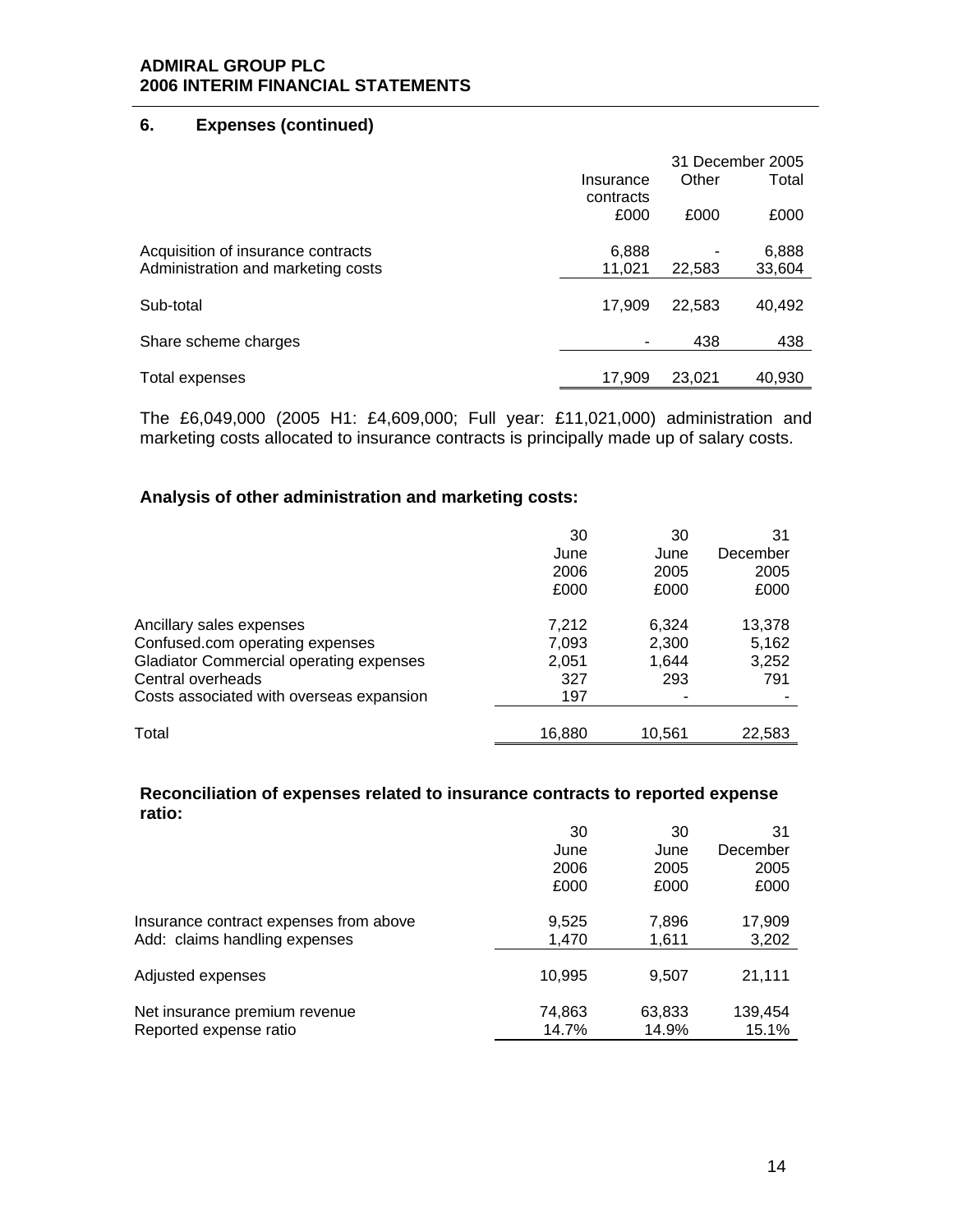# **7. Staff costs and other expenses**

Staff costs and other expenses, before co-insurance arrangements are as follows:

|                                                          | 30     | 30     | 31       |
|----------------------------------------------------------|--------|--------|----------|
|                                                          | June   | June   | December |
|                                                          | 2006   | 2005   | 2005     |
|                                                          | £000   | £000   | £000     |
| <b>Salaries</b>                                          | 17,036 | 14,166 | 29,955   |
| Social security charges                                  | 1,568  | 1,314  | 2,782    |
| Pension costs                                            | 253    | 226    | 490      |
| Share scheme charges (see note 22)                       | 1,200  | 357    | 1,247    |
| Total staff expenses                                     | 20,057 | 16,063 | 34,474   |
| Depreciation charge:                                     |        |        |          |
| - Owned assets                                           | 197    | 306    | 446      |
| - Leased assets                                          | 895    | 561    | 1,378    |
| Operating lease rentals:                                 |        |        |          |
| - Buildings                                              | 1,428  | 1,377  | 2,969    |
| Auditor's remuneration:                                  |        |        |          |
| - Statutory audit fees                                   | 94     | 110    | 210      |
| - Other audit fees                                       |        |        | 18       |
| - Other services                                         | 65     | 84     | 91       |
| Loss on disposal of property, plant and equipment        |        | 504    | 503      |
|                                                          |        |        |          |
| Analysis of fees paid to the auditor for other services: |        |        |          |
| Indirect tax consultancy                                 | 13     | 60     | 61       |
| Corporate tax services                                   | 52     | 24     | 24       |
| Other                                                    |        |        | 6        |
| Total as above                                           | 65     | 84     | 91       |
|                                                          |        |        |          |

# **8. Staff numbers (including directors)**

|                               |       | Average for the period: |                |  |  |
|-------------------------------|-------|-------------------------|----------------|--|--|
|                               | 30    | 30                      | 31<br>December |  |  |
|                               | June  | June                    |                |  |  |
|                               | 2006  | 2005                    | 2005           |  |  |
| Direct customer contact staff | 1,506 | 1,309                   | 1,377          |  |  |
| Support staff                 | 383   | 320                     | 339            |  |  |
|                               |       |                         |                |  |  |
| Total                         | 1,889 | 1,629                   | 1,716          |  |  |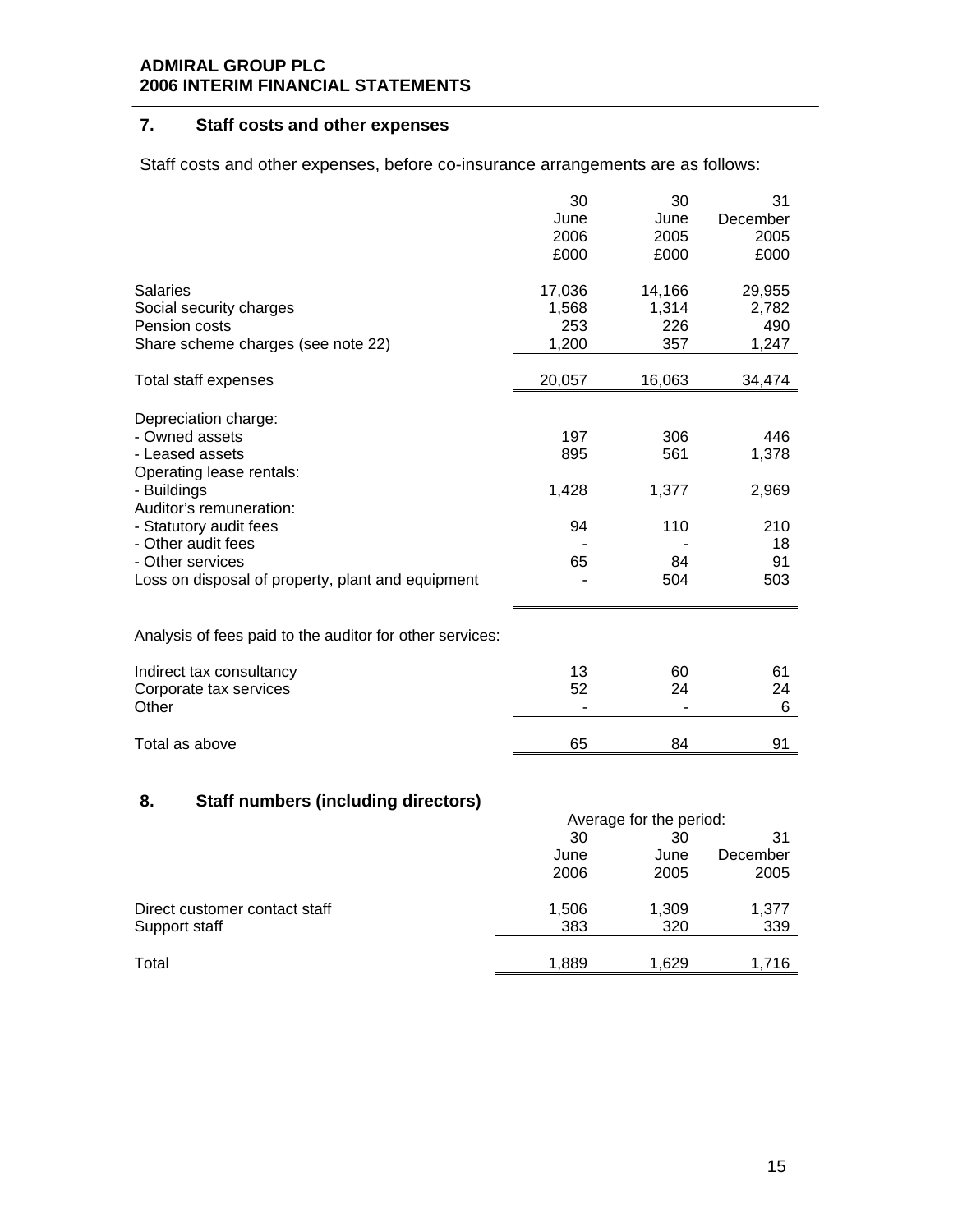| 9.<br><b>Finance charges</b>                                                                |         |              |          |
|---------------------------------------------------------------------------------------------|---------|--------------|----------|
|                                                                                             | 30      | 30           | 31       |
|                                                                                             | June    | June         | December |
|                                                                                             | 2006    | 2005         | 2005     |
|                                                                                             | £000    | £000         | £000     |
| Term loan interest                                                                          | 150     | 896          | 1,520    |
| Finance lease interest                                                                      | 378     | 154          | 388      |
| Letter of credit charges                                                                    | 115     | 110          | 221      |
| Other                                                                                       |         |              | 33       |
| Total finance charges                                                                       | 643     | 1,160        | 2,162    |
|                                                                                             |         |              |          |
| <b>Taxation</b><br>10.                                                                      |         |              | 31       |
|                                                                                             | 30      | 30           |          |
|                                                                                             | June    | June<br>2005 | December |
|                                                                                             | 2006    |              | 2005     |
|                                                                                             | £000    | £000         | £000     |
| <b>UK Corporation tax</b>                                                                   |         |              |          |
| Current charge at 30%<br>Under provision relating to prior periods -                        | 23,259  | 14,777       | 36,051   |
| corporation tax                                                                             |         |              | 11       |
| Current tax charge                                                                          | 23,259  | 14,777       | 36,062   |
| Deferred tax                                                                                |         |              |          |
| Current period deferred taxation movement                                                   | (2,646) | 1,539        | (654)    |
| Over provision relating to prior periods - deferred                                         |         |              |          |
| tax                                                                                         |         |              | (634)    |
| Total tax charge per income statement                                                       | 20,613  | 16,316       | 34,774   |
|                                                                                             |         |              |          |
| Factors affecting the tax charge are:                                                       |         |              |          |
|                                                                                             | 30      | 30           | 31       |
|                                                                                             | June    | June         | December |
|                                                                                             | 2006    | 2005         | 2005     |
|                                                                                             | £000    | £000         | £000     |
| <b>Profit before taxation</b>                                                               | 68,706  | 55,587       | 119,494  |
| Corporation tax thereon at 30%                                                              | 20,613  | 16,676       | 35,848   |
| Utilisation of brought forward tax losses<br>Adjustments in respect of prior year insurance |         | (360)        | (421)    |
| technical provisions                                                                        |         |              | (161)    |
| Expenses and provisions not deductible for tax                                              |         |              |          |
| purposes                                                                                    |         |              | 152      |
| Other timing differences                                                                    |         |              | (21)     |
| Adjustments relating to prior periods                                                       |         |              | (623)    |
| Tax charge for the period as above                                                          | 20,613  | 16,316       | 34,774   |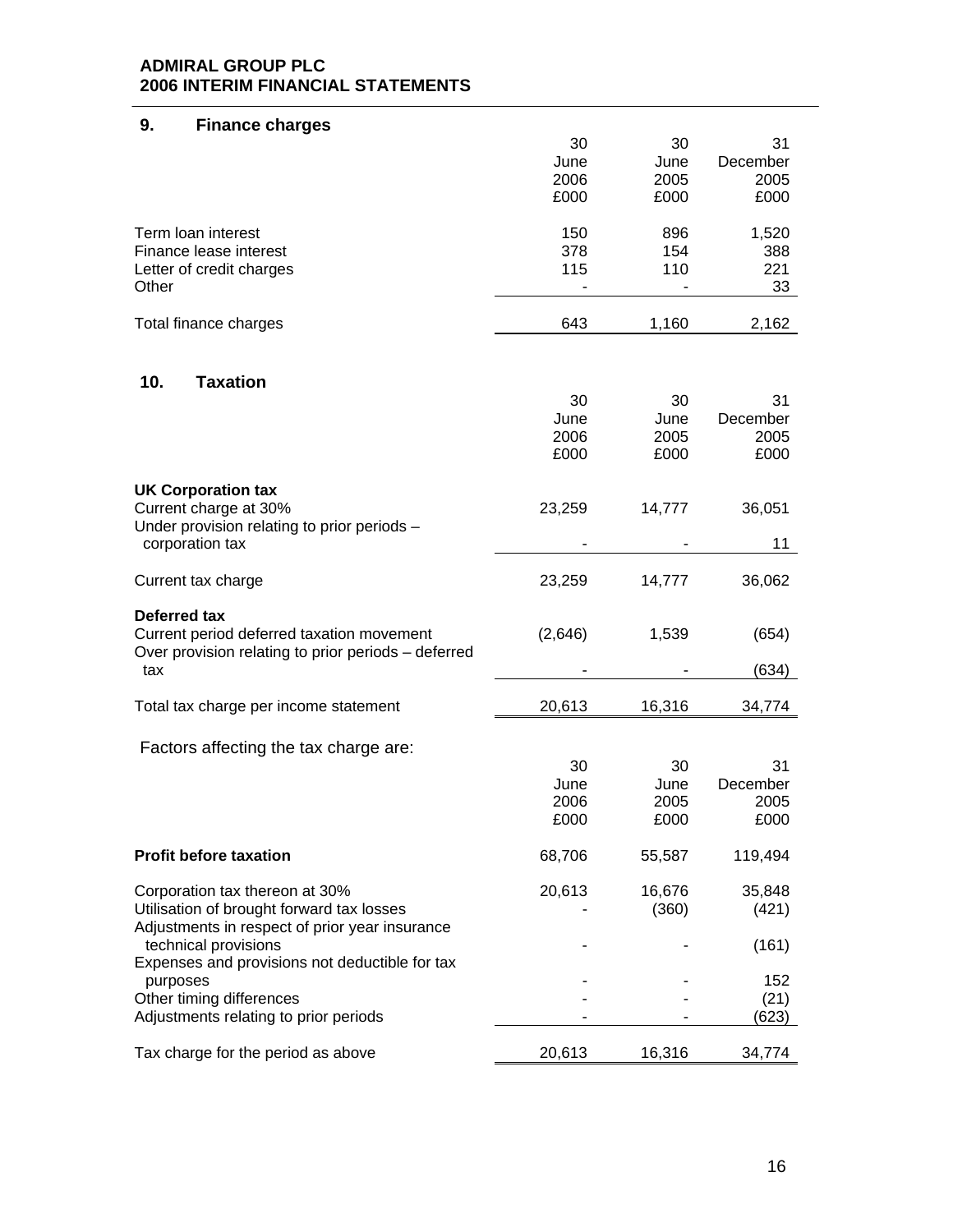### **11. Earnings per share**

|                                             | 30          | 30                | 31                |
|---------------------------------------------|-------------|-------------------|-------------------|
|                                             | June        | June              | December          |
|                                             | 2006        | 2005              | 2005              |
|                                             | £000        | £000              | £000              |
| Profit for the period after taxation        | 48,093      | 39.271            | 84,720            |
| Weighted average number of shares – basic   | 260,257,778 | 258,595,400       | 258,987,515       |
| Earnings per share – basic                  | 18.5p       | 15.2p             | 32.7p             |
|                                             |             |                   |                   |
| Weighted average number of shares – diluted | 260,698,278 | 259,861,400       | 259,387,515       |
| Earnings per share – diluted                | 18.4p       | 15.1 <sub>p</sub> | 32.7 <sub>p</sub> |

### **12. Dividends**

Dividends were declared and paid as follows:

|                                                                                            | 30     | 30     | 31       |
|--------------------------------------------------------------------------------------------|--------|--------|----------|
|                                                                                            | June   | June   | December |
|                                                                                            | 2006   | 2005   | 2005     |
|                                                                                            | £000   | £000   | £000     |
| March 2005 (9.3p per share, paid May 2005)<br>September 2005 (9.7p per share, paid October |        | 24.049 | 24,049   |
| 2005)                                                                                      |        |        | 25.141   |
| March 2006 (14.9p per share, paid May 2006)                                                | 38,666 |        |          |
|                                                                                            |        |        |          |
| Total dividends                                                                            | 38,666 | 24,049 | 49,190   |

The dividend declared in March 2005 represents the final dividend paid in respect of the 2004 financial year (September 2005 – interim payment for 2005). The dividend declared in March 2006 was the final distribution in respect of 2005.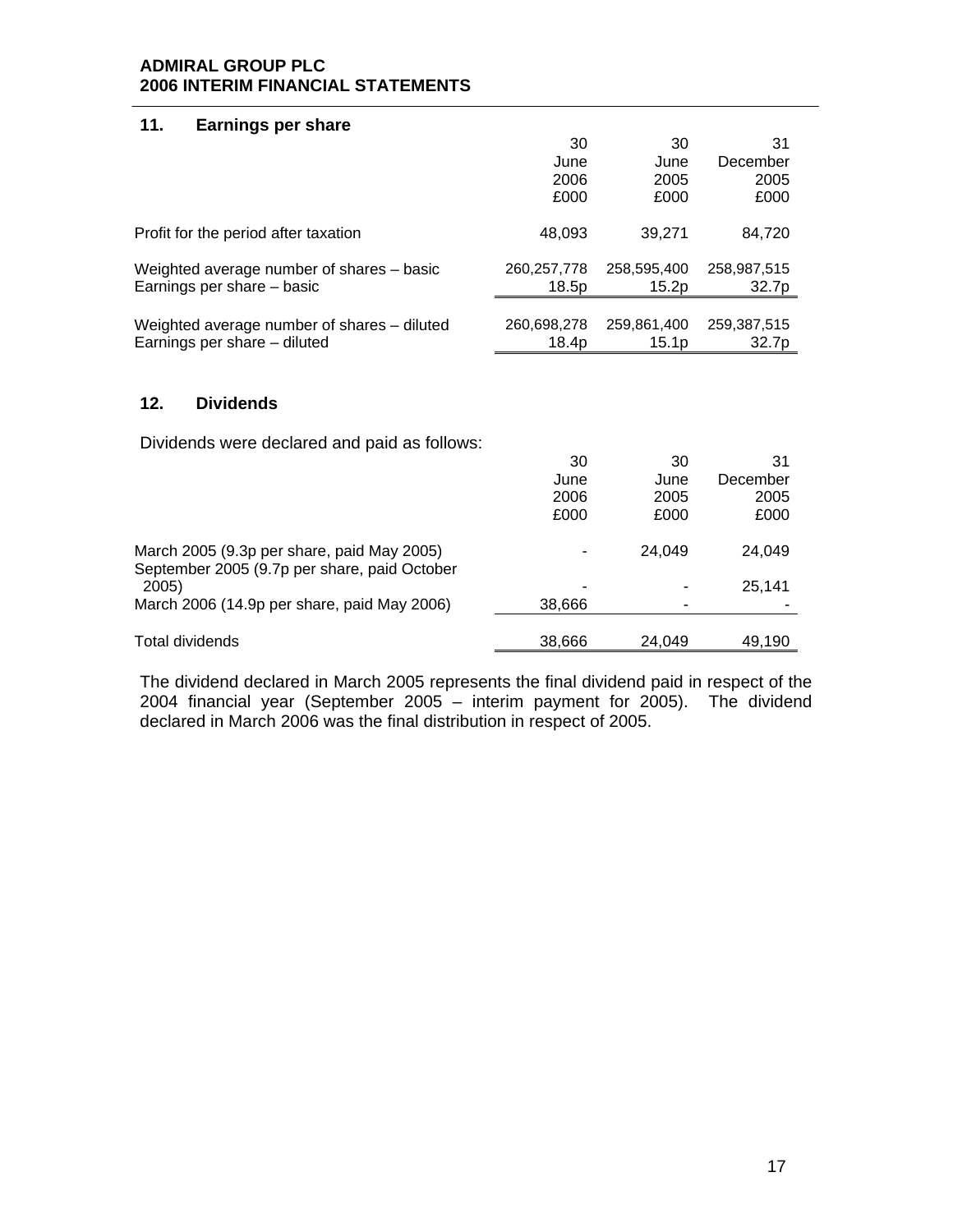# **13. Intangible assets**

|                                                       | Goodwill | Deferred<br>acquisition<br>costs | Software              | Total                      |
|-------------------------------------------------------|----------|----------------------------------|-----------------------|----------------------------|
|                                                       | £000     | £000                             | £000                  | £000                       |
| <b>Carrying amount:</b>                               |          |                                  |                       |                            |
| At 1 January 2005<br>Additions<br>Amortisation charge | 62,354   | 2,794<br>3,727<br>(3,281)        | 1,319<br>317<br>(476) | 66,467<br>4,044<br>(3,757) |
| At 30 June 2005                                       | 62,354   | 3,240                            | 1,160                 | 66,754                     |
| At 1 January 2005                                     | 62,354   | 2,794                            | 1,319                 | 66,467                     |
| Additions<br>Amortisation charge                      |          | 7,407<br>(6, 873)                | 385<br>(896)          | 7,792<br>(7,769)           |
| At 31 December 2005                                   | 62,354   | 3,328                            | 808                   | 66,490                     |
| Additions<br>Amortisation charge                      |          | 3,307<br>(3, 467)                | 96<br>(234)           | 3,403<br>(3,701)           |
| At 30 June 2006                                       | 62,354   | 3,168                            | 670                   | 66,192                     |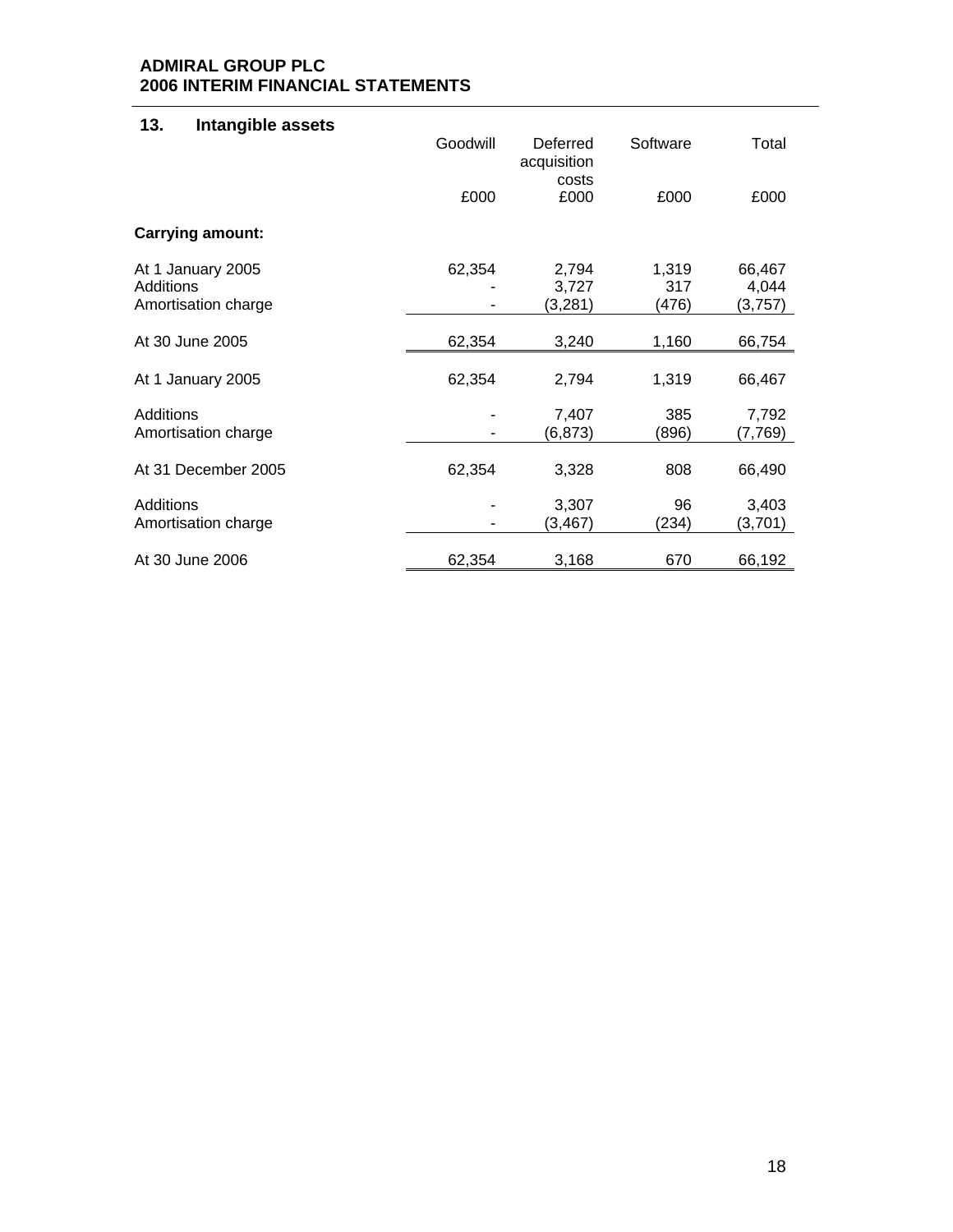# **14. Property, plant and equipment**

|                                        | Improvements<br>to short<br>leasehold<br>buildings | Computer<br>equipment | Office<br>equipment | Furniture<br>and fittings | Motor<br>vehicles        | Total   |
|----------------------------------------|----------------------------------------------------|-----------------------|---------------------|---------------------------|--------------------------|---------|
| Cost                                   |                                                    |                       |                     |                           |                          |         |
| At 1 January 2005                      | 1,931                                              | 6,792                 | 2,978               | 1.627                     | 12                       | 13,340  |
| <b>Additions</b>                       | 340                                                | 555                   | 71                  | 43                        |                          | 1,009   |
| Disposals                              | (1, 818)                                           |                       | (512)               | (404)                     |                          | (2,734) |
| At 30 June 2005                        | 453                                                | 7,347                 | 2,537               | 1,266                     | 12                       | 11,615  |
| <b>Depreciation</b>                    |                                                    |                       |                     |                           |                          |         |
| At 1 January 2005                      | 1,554                                              | 4,424                 | 2,467               | 1,545                     | 1                        | 9,991   |
| Charge for the year                    | 122                                                | 534                   | 183                 | 26                        | 2                        | 867     |
| Disposals                              | (1, 351)                                           | (1)                   | (501)               | (376)                     | $\blacksquare$           | (2,229) |
| At 30 June 2005                        | 325                                                | 4,957                 | 2,149               | 1,195                     | 3                        | 8,629   |
|                                        |                                                    |                       |                     |                           |                          |         |
| Net book amount<br>At 30 June 2005     | 128                                                | 2,390                 | 388                 | 71                        | 9                        | 2,986   |
|                                        |                                                    |                       |                     |                           |                          |         |
| Cost                                   |                                                    |                       |                     |                           |                          |         |
| At 1 January 2005                      | 1,931                                              | 6,792                 | 2,978               | 1,627                     | 12                       | 13,340  |
| <b>Additions</b>                       | 567                                                | 2,742                 | 155                 | 150                       |                          | 3,614   |
| Disposals                              | (1, 818)                                           |                       | (510)               | (405)                     |                          | (2,733) |
|                                        |                                                    |                       |                     |                           |                          |         |
| At 31 December 2005                    | 680                                                | 9,534                 | 2,623               | 1,372                     | 12                       | 14,221  |
| <b>Depreciation</b>                    |                                                    |                       |                     |                           |                          |         |
| At 1 January 2005                      | 1,554                                              | 4,424                 | 2,467               | 1,545                     | 1                        | 9,991   |
| Charge for the year                    | 226                                                | 1,179                 | 355                 | 61                        | 3                        | 1,824   |
| Disposals                              | (1, 352)                                           |                       | (502)               | (376)                     | $\overline{\phantom{a}}$ | (2,230) |
|                                        |                                                    |                       |                     |                           |                          |         |
| At 31 December 2005                    | 428                                                | 5,603                 | 2,320               | 1,230                     | 4                        | 9,585   |
| Net book amount<br>At 31 December 2005 | 252                                                | 3,931                 | 303                 | 142                       | 8                        | 4,636   |
|                                        |                                                    |                       |                     |                           |                          |         |
| Cost                                   |                                                    |                       |                     |                           |                          |         |
| At 1 January 2006                      | 680                                                | 9,534                 | 2,623               | 1,372                     | 12                       | 14,221  |
| Additions                              | 808                                                | 902                   | 1,151               | 336                       |                          | 3,197   |
| Disposals                              |                                                    | (5)                   |                     |                           |                          | (5)     |
|                                        |                                                    |                       |                     |                           |                          |         |
| At 30 June 2006                        | 1,488                                              | 10,431                | 3,774               | 1,708                     | 12                       | 17,413  |
| <b>Depreciation</b>                    |                                                    |                       |                     |                           |                          |         |
| At 1 January 2006                      | 428                                                | 5,603                 | 2,320               | 1,230                     | 4                        | 9,585   |
| Charge for the year                    | 34                                                 | 869                   | 138                 | 49                        | 2                        | 1,092   |
| Disposals                              |                                                    | (5)                   |                     |                           | $\overline{\phantom{a}}$ | (5)     |
|                                        |                                                    |                       |                     |                           |                          |         |
| At 30 June 2006                        | 462                                                | 6,467                 | 2,458               | 1,279                     | 6                        | 10,672  |
| Net book amount                        |                                                    |                       |                     |                           |                          |         |
| At 30 June 2006                        | 1,026                                              | 3,964                 | 1,316               | 429                       | 6                        | 6,741   |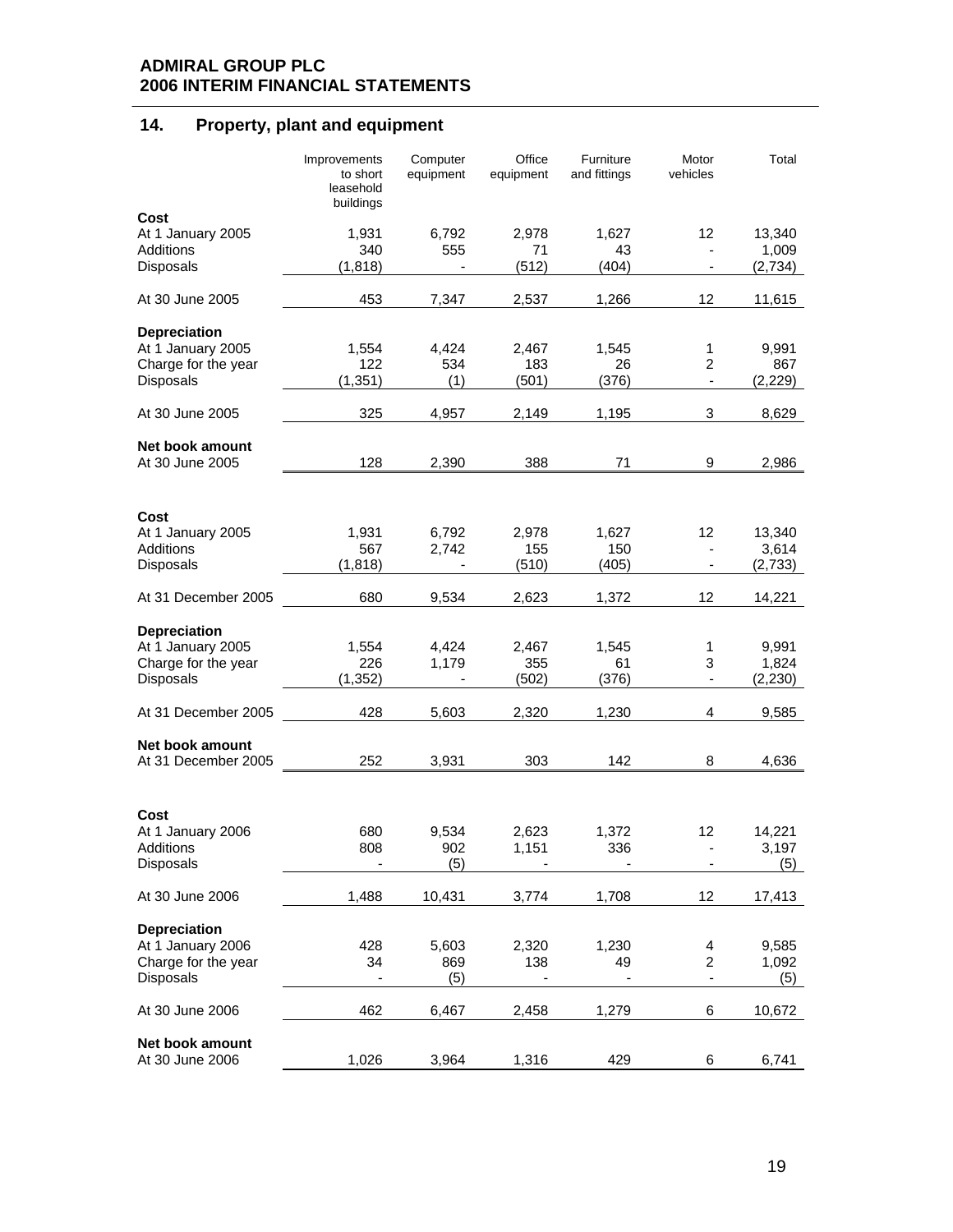The net book value of assets held under finance leases is as follows:

|                    | 30    | 30    | 31       |
|--------------------|-------|-------|----------|
|                    | June  | June  | December |
|                    | 2006  | 2005  | 2005     |
|                    | £000  | £000  | £000     |
| Computer equipment | 3,510 | 2,414 | 2,380    |
| Office equipment   | 271   | 736   | 767      |
|                    |       |       |          |
|                    | 3,781 | 3,150 | 3,147    |

# **15. Financial assets**

The Group's financial assets can be analysed as follows:

|                                             | 30      | 30      | 31       |
|---------------------------------------------|---------|---------|----------|
|                                             | June    | June    | December |
|                                             | 2006    | 2005    | 2005     |
|                                             | £000    | £000    | £000     |
| Investments held at fair value              | 278.981 | 247.518 | 255,937  |
| Receivables – amounts owed by policyholders | 136,373 | 119,357 | 122,810  |
|                                             |         |         |          |
| Total financial assets                      | 415.354 | 366,875 | 378.747  |

All receivables from policyholders are due within 12 months of the balance sheet date.

Analysis of investments held at fair value:

|                               | 30      | 30      | 31       |
|-------------------------------|---------|---------|----------|
|                               | June    | June    | December |
|                               | 2006    | 2005    | 2005     |
|                               | £000    | £000    | £000     |
| Fixed income securities:      |         |         |          |
| Government bonds              | 114,059 | 68,188  | 83,071   |
| Other listed securities       | 151,475 | 168,640 | 156,071  |
| Variable interest securities: |         |         |          |
| Other listed securities       | 13,447  | 10,690  | 16,795   |
|                               |         |         |          |
|                               | 278,981 | 247,518 | 255,937  |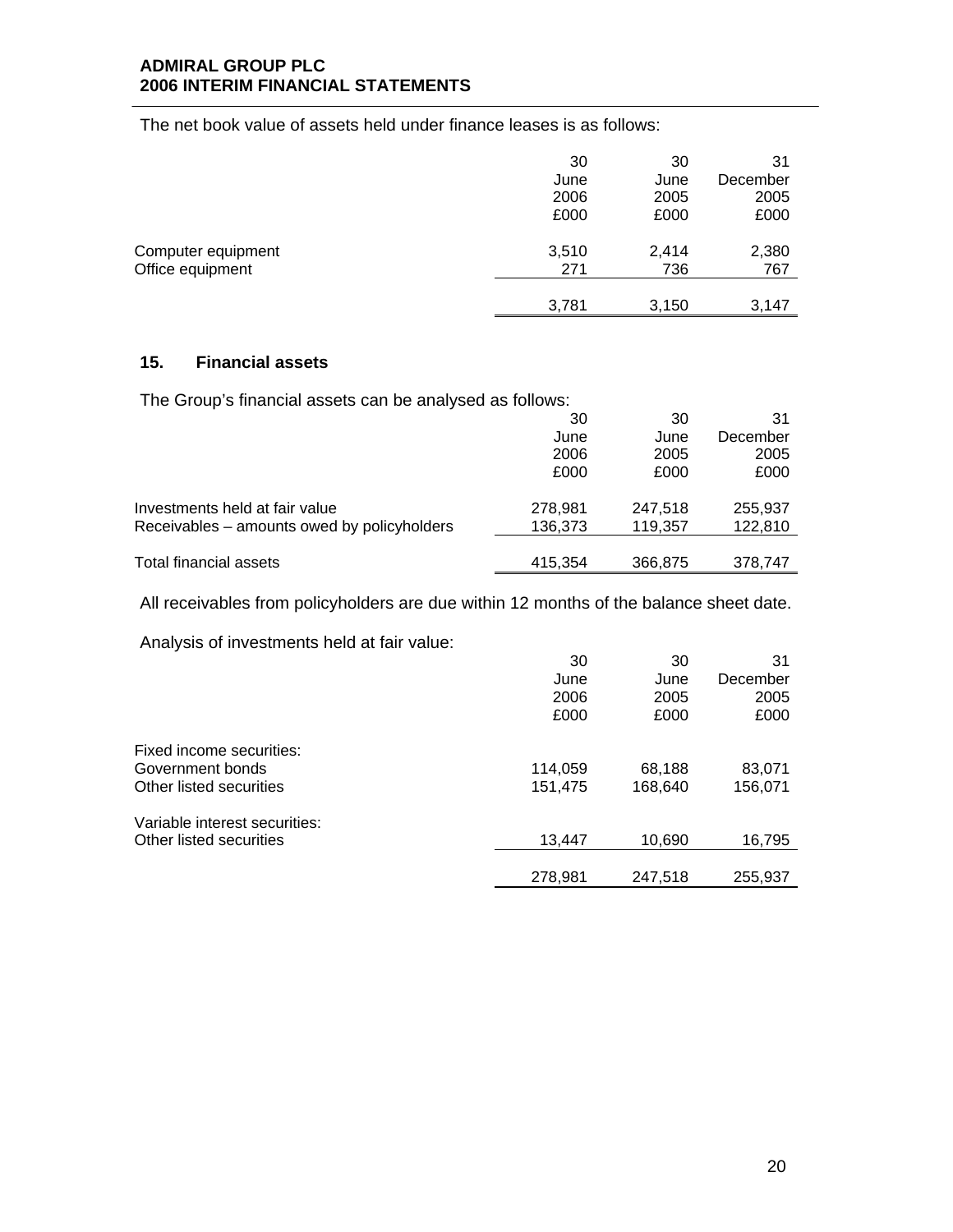# **16. Reinsurance assets and insurance contract liabilities**

# **A) Analysis of recognised amounts:**

|                                                  | 30<br>June<br>2006<br>£000 | 30<br>June<br>2005<br>£000 | 31<br>December<br>2005 |
|--------------------------------------------------|----------------------------|----------------------------|------------------------|
| Gross:                                           |                            |                            | £000                   |
| Claims outstanding<br>Unearned premium provision | 187,490<br>94,198          | 159,392<br>82,236          | 170,216<br>83,914      |
| Total gross insurance liabilities                | 281,688                    | 241,628                    | 254,130                |
| <b>Recoverable from reinsurers:</b>              |                            |                            |                        |
| Claims outstanding<br>Unearned premium provision | 43,865<br>24,795           | 46,367<br>14,332           | 41,585<br>12,581       |
| Total reinsurers' share of insurance liabilities | 68,660                     | 60,699                     | 54,166                 |
| Net:                                             |                            |                            |                        |
| Claims outstanding<br>Unearned premium provision | 143,625<br>69,403          | 113,025<br>67,904          | 128,631<br>71,333      |
| Total insurance liabilities - net                | 213,028                    | 180,929                    | 199,964                |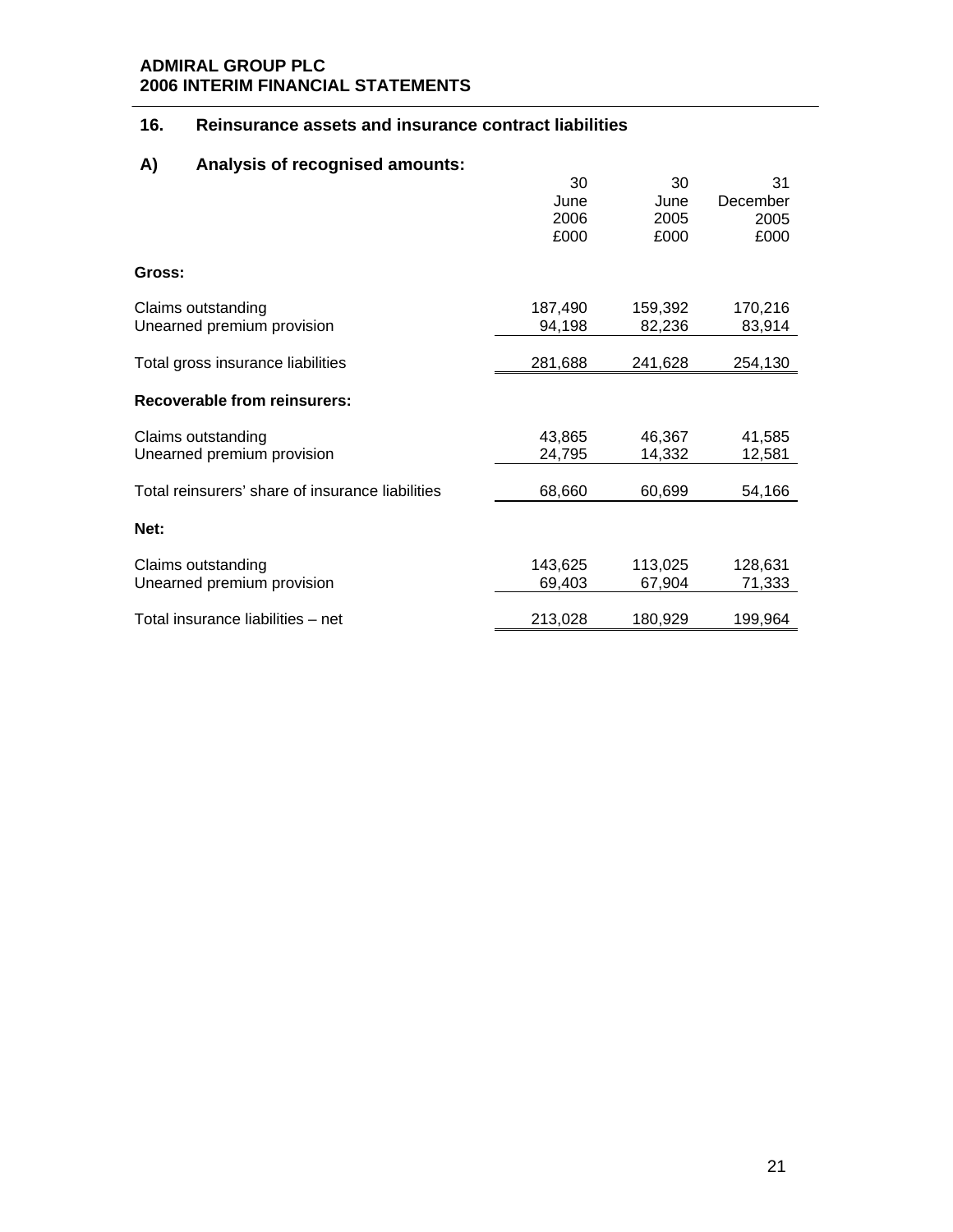### **B) Analysis of net claims reserve releases:**

The following table analyses the impact of movements in prior year claims provisions, in terms of their net value, and their impact on the reported loss ratio. This data is presented on an underwriting year basis.

|                                                            |                |                 | Six months ended |
|------------------------------------------------------------|----------------|-----------------|------------------|
|                                                            | 30             | 31              | 30               |
|                                                            | June           | December        | June             |
|                                                            | 2005           | 2005            | 2006             |
|                                                            | £000           | £000            | £000             |
| Underwriting year:                                         |                |                 |                  |
| 2000                                                       | 370            |                 | 370              |
| 2001                                                       | 1,483          | 3,560           | 692              |
| 2002                                                       | 1,937          | 3,229           | 1,937            |
| 2003                                                       | 1,387          | 3,235           | 2,311            |
| 2004                                                       |                | 2,076           | 4,091            |
| 2005                                                       |                |                 | 437              |
| Total net release                                          | 5,177          | 12,100          | 9,838            |
| Net premium revenue<br>Release as % of net premium revenue | 63,833<br>8.1% | 75,621<br>16.0% | 74,863<br>13.1%  |

|                                     | Financial year ended 31 December |        |        |         |         |
|-------------------------------------|----------------------------------|--------|--------|---------|---------|
|                                     | 2001                             | 2002   | 2003   | 2004    | 2005    |
|                                     | £000                             | £000   | £000   | £000    | £000    |
| Underwriting year:                  |                                  |        |        |         |         |
| 2000                                | 3.923                            | 6,188  | 5,176  | 1,480   | 370     |
| 2001                                |                                  | 2.490  | 7,938  | 2,967   | 5,043   |
| 2002                                |                                  |        | 2,975  | 3.229   | 5,166   |
| 2003                                |                                  | -      |        | 1.513   | 4,622   |
| 2004                                |                                  |        |        |         | 2,076   |
|                                     |                                  |        |        |         |         |
| Total net release                   | 3.923                            | 8.678  | 16.089 | 9.189   | 17,277  |
| Net premium revenue                 | 84,135                           | 81,336 | 79.327 | 107.501 | 139,454 |
| Release as % of net premium revenue | 4.7%                             | 10.7%  | 20.3%  | 8.5%    | 12.4%   |

# **C) Reconciliation of movement in net claims reserve:**

|                                       | 30       | 30       | 31       |
|---------------------------------------|----------|----------|----------|
|                                       | June     | June     | December |
|                                       | 2006     | 2005     | 2005     |
|                                       | £000     | £000     | £000     |
| Net claims reserve at start of period | 128,631  | 98,120   | 98,120   |
| Net claims incurred                   | 54,130   | 45,683   | 97,324   |
| Net claims paid                       | (39,136) | (30,778) | (66,813) |
| Net claims reserve at end of period   | 143,625  | 113,025  | 128,631  |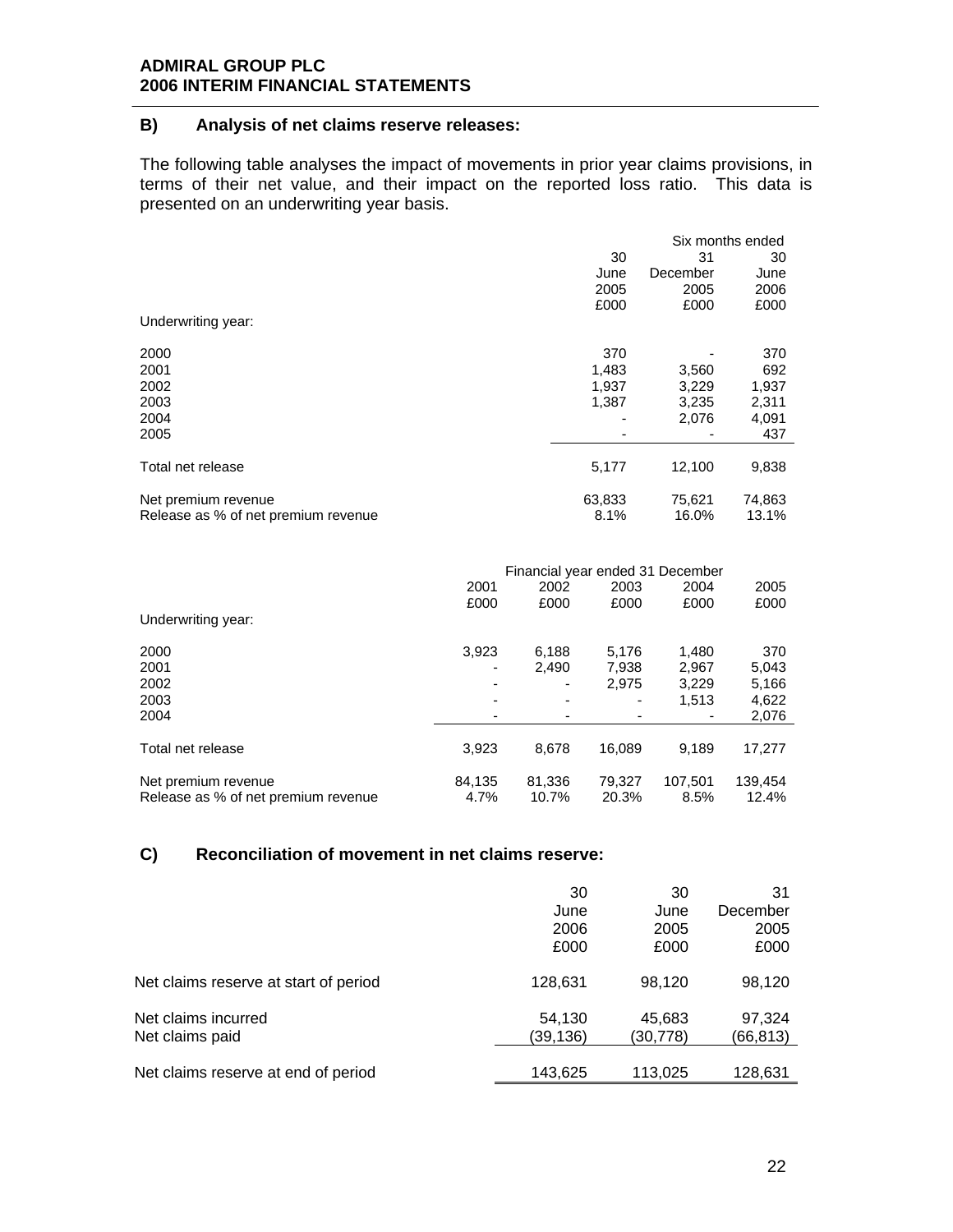| D)<br>Reconciliation of movement in net unearned premium provision: |          |          |           |  |  |
|---------------------------------------------------------------------|----------|----------|-----------|--|--|
|                                                                     | 30       | 30       | 31        |  |  |
|                                                                     | June     | June     | December  |  |  |
|                                                                     | 2006     | 2005     | 2005      |  |  |
|                                                                     | £000     | £000     | £000      |  |  |
| Net unearned premium provision at start of period                   | 71,333   | 51,850   | 51,850    |  |  |
| Written in the period                                               | 73,499   | 80,539   | 160,244   |  |  |
| Earned in the period                                                | (75,429) | (64,485) | (140,761) |  |  |
| Net unearned premium provision at end of period                     | 69,403   | 67,904   | 71,333    |  |  |
|                                                                     |          |          |           |  |  |
| 17.<br><b>Trade and other receivables</b>                           |          |          |           |  |  |
|                                                                     | 30       | 30       | 31        |  |  |
|                                                                     | June     | June     | December  |  |  |
|                                                                     | 2006     | 2005     | 2005      |  |  |
|                                                                     | £000     | £000     | £000      |  |  |
| Trade debtors                                                       | 9,739    | 27,955   | 6,905     |  |  |
| Prepayments and accrued income                                      | 2,010    | 1,649    | 2,487     |  |  |
| Total trade and other receivables                                   | 11,749   | 29,604   | 9,392     |  |  |
|                                                                     |          |          |           |  |  |
| 18.<br><b>Cash and cash equivalents</b>                             |          |          |           |  |  |
|                                                                     | 30       | 30       | 31        |  |  |
|                                                                     | June     | June     | December  |  |  |
|                                                                     | 2006     | 2005     | 2005      |  |  |
|                                                                     | £000     | £000     | £000      |  |  |
| Cash at bank and in hand                                            | 112,206  | 97,377   | 109,506   |  |  |
| Cash on short term deposit                                          | 17,243   | 21,799   | 40,646    |  |  |
| Total cash and cash equivalents                                     | 129,449  | 119,176  | 150,152   |  |  |
|                                                                     |          |          |           |  |  |

Cash and cash equivalents includes cash in hand, deposits held at call with banks, and other short-term deposits with original maturities of three months or less.

## **19. Financial liabilities**

|                             | 30   | 30     | 31       |
|-----------------------------|------|--------|----------|
|                             | June | June   | December |
|                             | 2006 | 2005   | 2005     |
|                             | £000 | £000   | £000     |
|                             |      |        |          |
| Interest bearing bank loans | ۰    | 29.471 | 22,000   |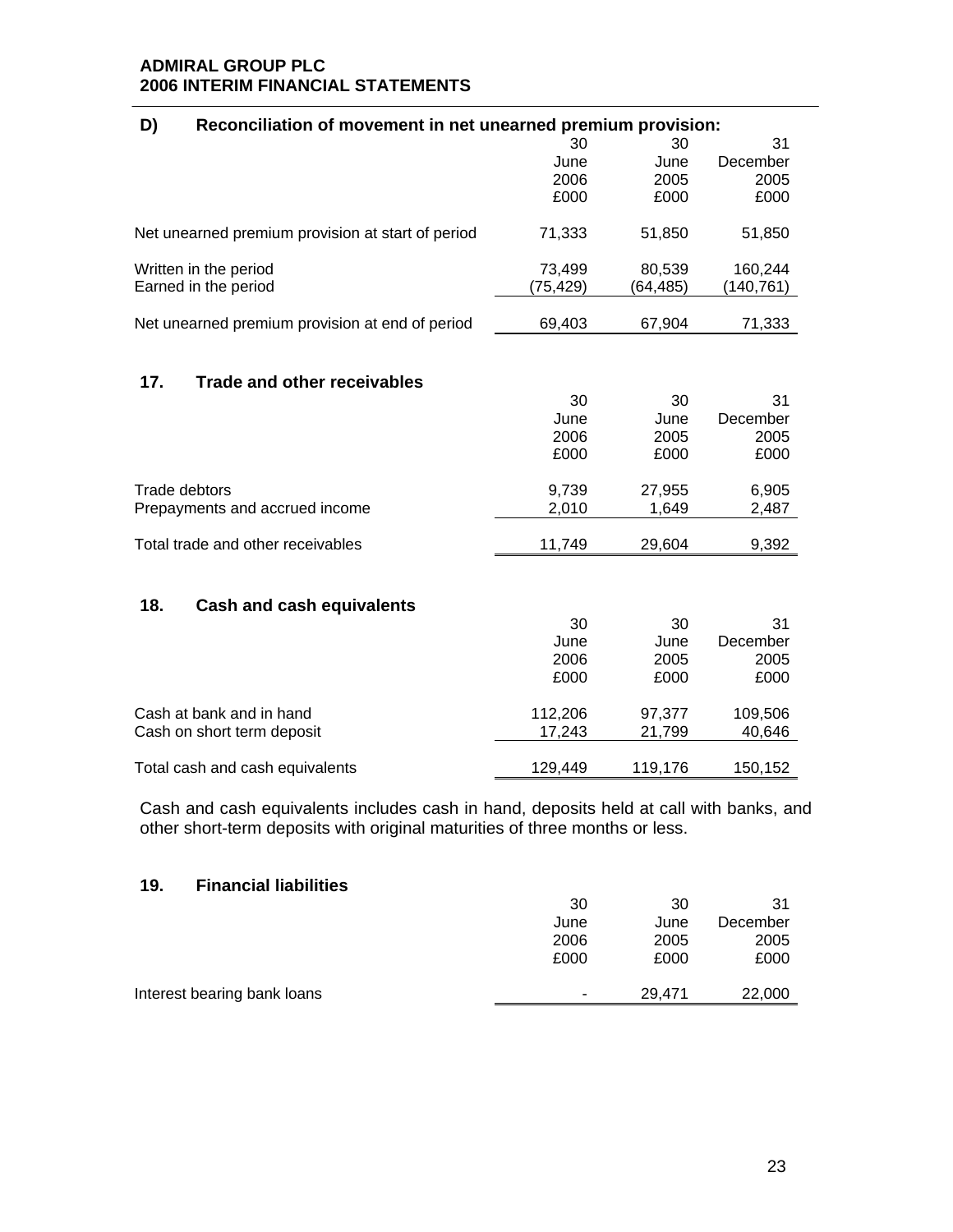| Analysis of borrowings:                 |      |        |          |
|-----------------------------------------|------|--------|----------|
|                                         | 30   | 30     | 31       |
|                                         | June | June   | December |
|                                         | 2006 | 2005   | 2005     |
|                                         | £000 | £000   | £000     |
| Repayments falling due within 12 months | ۰    | 11,471 |          |
| Repayments falling due after 12 months  |      | 18,000 | 22,000   |
|                                         |      |        |          |
|                                         |      | 29.471 | 22,000   |

The Group's £30m debt facility is an unsecured revolving credit arrangement. Interest is charged on amounts drawn down based on LIBOR plus a margin.

The facility was repaid during February 2006, as the funds were not required. Funds continue to be available under the facility, which expires in 2008.

# **20. Deferred income tax liability**

| 30      | 30    | 31       |
|---------|-------|----------|
| June    | June  | December |
| 2006    | 2005  | 2005     |
| £000    | £000  | £000     |
| 3,550   | 4,838 | 4,838    |
| (2,646) | 1,539 | (1,288)  |
| 904     | 6.377 | 3,550    |
|         |       |          |

The net balance provided at the end of the current period is made up of a gross deferred tax liability of £1,170,000 (2005 H1: £6,671,000, full year: £3,816,000) relating to the tax treatment of Lloyd's Syndicates, and a deferred tax asset of £266,000 (2005 H1: £294,000, full year; £266,000) in respect of other timing differences.

### **21. Trade and other payables**

|                                                | 30      | 30      | 31       |
|------------------------------------------------|---------|---------|----------|
|                                                | June    | June    | December |
|                                                | 2006    | 2005    | 2005     |
|                                                | £000    | £000    | £000     |
| Trade payables                                 | 3.516   | 3.475   | 4.423    |
| Amounts owed to co-insurers and reinsurers     | 111,502 | 105,325 | 98,054   |
| Finance leases due within 12 months            | 1.796   | 1,696   | 1,963    |
| Finance leases due after 12 months             | 450     | 491     | 886      |
| Other taxation and social security liabilities | 4.809   | 3.943   | 4.174    |
| Other payables                                 | 11,023  | 13.294  | 10,066   |
| Accruals and deferred income (see below)       | 67,154  | 61.842  | 63,369   |
| Total trade and other payables                 | 200,250 | 190,066 | 182,935  |
|                                                |         |         |          |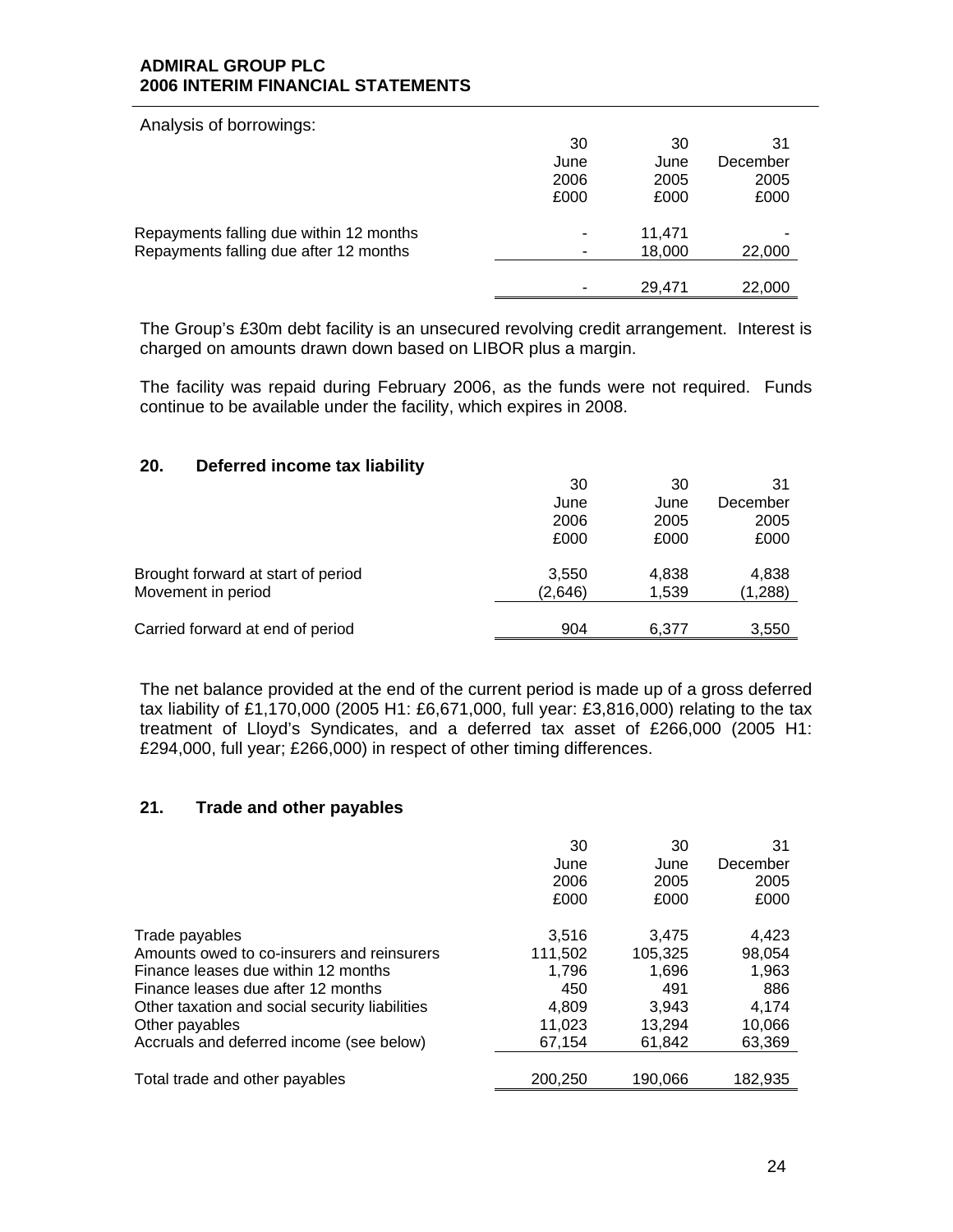Analysis of accruals and deferred income:

|                                                   | 30     | 30     | 31       |
|---------------------------------------------------|--------|--------|----------|
|                                                   | June   | June   | December |
|                                                   | 2006   | 2005   | 2005     |
|                                                   | £000   | £000   | £000     |
| Premium receivable in advance of policy inception | 33.644 | 31.626 | 30.471   |
| Accrued expenses                                  | 24,949 | 22,067 | 24,559   |
| Deferred income                                   | 8,561  | 8,149  | 8,339    |
| Total accruals and deferred income as above       | 67.154 | 61,842 | 63,369   |

# Analysis of finance lease liabilities:

|                                                  | At 30 June 2006              |          | At 30 June 2005 |                              |           |                     |
|--------------------------------------------------|------------------------------|----------|-----------------|------------------------------|-----------|---------------------|
|                                                  | Minimum<br>lease<br>payments | Interest | Principal       | Minimum<br>lease<br>payments | Interest  | Principal           |
|                                                  | £000                         | £000     | £000            | £000                         | £000      | £000                |
| Less than one year<br>Between one and five       | 275                          | 20       | 255             | 760                          | 34        | 726                 |
| years                                            | 2,059                        | 68       | 1,991           | 1,754                        | 293       | 1,461               |
|                                                  | 2,334                        | 88       | 2,246           | 2,514                        | 327       | 2,187               |
|                                                  |                              |          |                 |                              |           | At 31 December 2005 |
|                                                  |                              |          |                 | Minimum<br>lease             | Interest  | Principal           |
|                                                  |                              |          |                 | payments<br>£000             | £000      | £000                |
| Less than one year<br>Between one and five years |                              |          |                 | 2,171<br>921                 | 208<br>35 | 1,963<br>886        |
|                                                  |                              |          |                 | 3,092                        | 243       | 2,849               |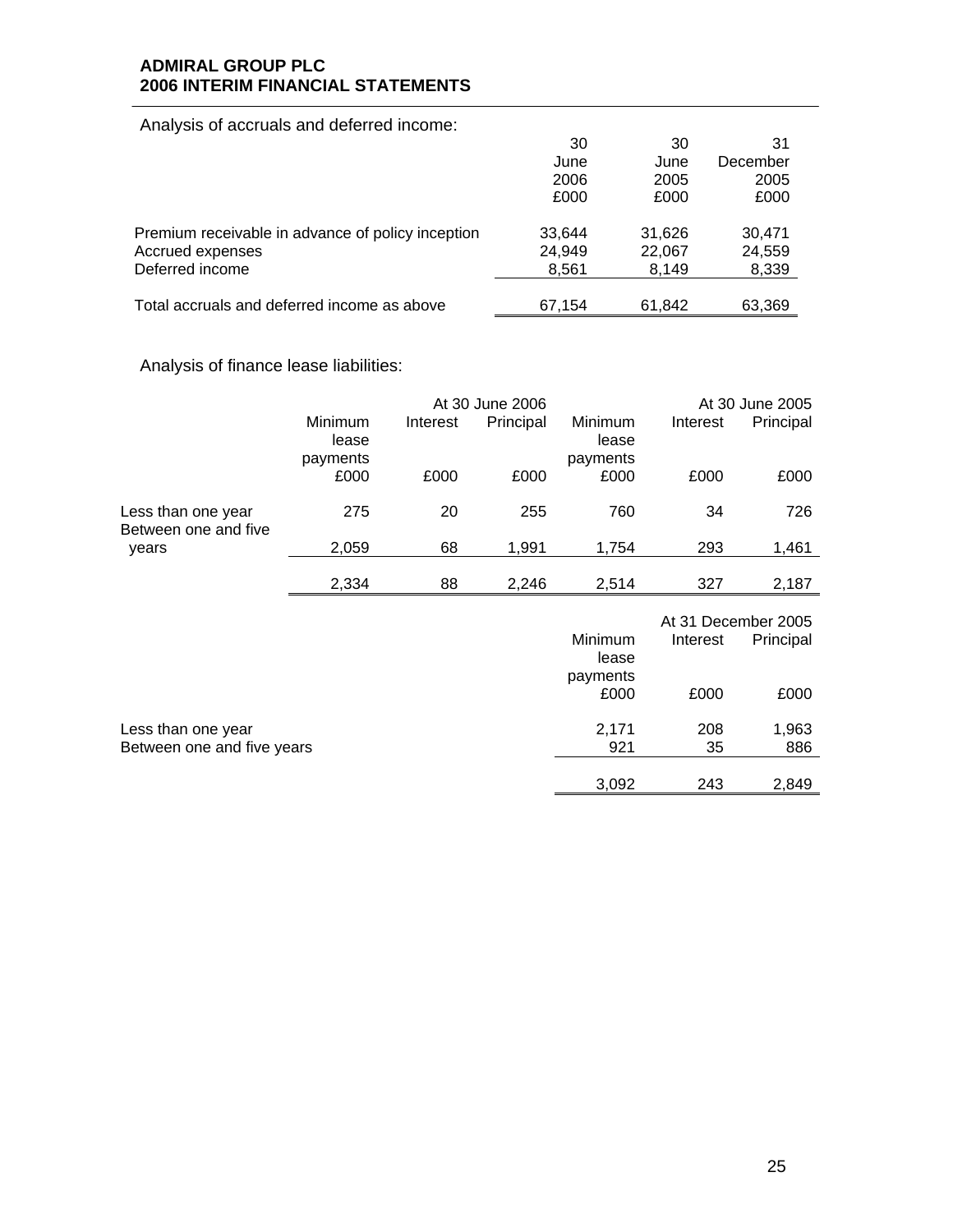### **22. Share capital**

|                                                                                                                   | 30<br>June<br>2006 | 30<br>June<br>2005 | 31<br>December<br>2005 |
|-------------------------------------------------------------------------------------------------------------------|--------------------|--------------------|------------------------|
| Authorised:                                                                                                       | £000               | £000               | £000                   |
| 500,000,000 ordinary shares of 0.1p                                                                               | 500                | 500                | 500                    |
| Issued, called up and fully paid:                                                                                 |                    |                    |                        |
| 260,720,271 ordinary shares of 0.1p<br>258,595,400 ordinary shares of 0.1p<br>259,861,965 ordinary shares of 0.1p | 261                | 259                | 260                    |
|                                                                                                                   | 261                | 259                | 260                    |

During the first half of 2006, 858,306 new ordinary shares of 0.1p were issued to the trusts administering the Group's share schemes.

330,306 of these were issued to the Admiral Group Share Incentive Plan Trust for the purposes of this share scheme. These shares are entitled to receive dividends.

528,000 were issued to the Admiral Group Employee Benefit Trust for the purposes of the Admiral Group Senior Executive Restricted Share Plan. The Trustees have waived the right to dividend payments, other than to the extent of 0.001p per share, unless and to the extent otherwise directed by the Company from time to time.

### **Staff share schemes:**

Analysis of share scheme costs (per income statement):

|                            | 30   | 30   | 31       |
|----------------------------|------|------|----------|
|                            | June | June | December |
|                            | 2006 | 2005 | 2005     |
|                            | £000 | £000 | £000     |
| SIP charge (note i)        | 217  | 54   | 263      |
| UFSS charge (note ii)      | 203  | 71   | 175      |
|                            |      |      |          |
| Total share scheme charges | 420  | 125  | 438      |

### **(i) The Approved Share Incentive Plan (the SIP)**

Eligible employees qualify for awards under the SIP based upon the performance of the Group in each half-year against budget. The current maximum award for the first half of each year is £1,500 and £3,000 for the full year per employee.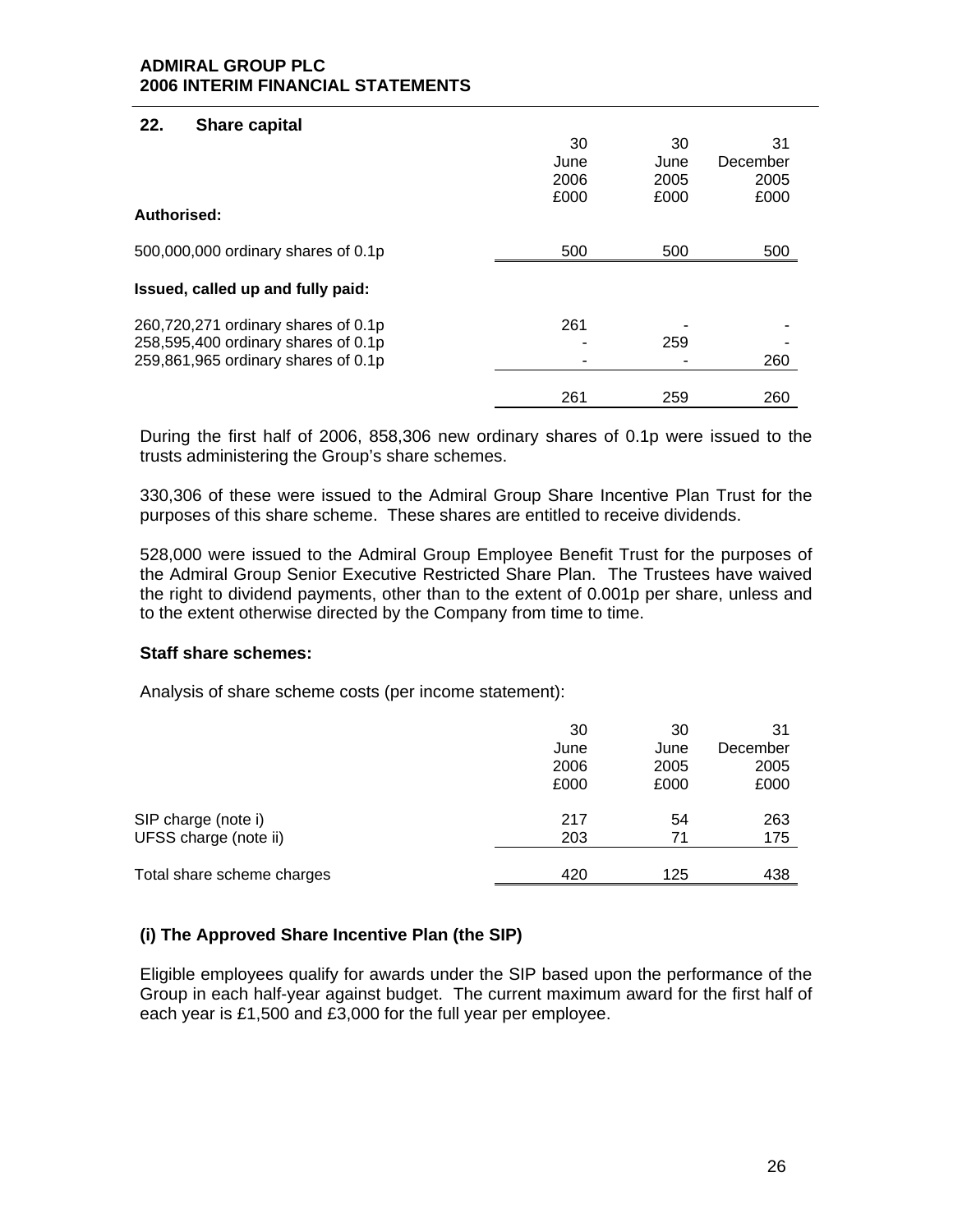For maximum awards to be made, the Group's profit must exceed budget by 11.5 per cent. Employees must remain in employment until the vesting date (three years from the date of award), otherwise the shares will be forfeited (unless they are classed as a 'good leaver').

The fair value of shares awarded is either the share price at the date of award, or is estimated at the latest share price available when drawing up the financial statements for awards not yet made (and later adjusted to reflect the actual share price on the award date). Awards under the SIP are entitled to receive dividends, and hence no adjustment has been made to this fair value.

### **(ii) The Unapproved Free Share Scheme (the UFSS)**

Employees are eligible to receive an award of shares at no charge. Staff must remain in employment until the vesting date (which is three years from the award date) in order for the shares to vest.

For an award to vest under the 2005 scheme, the total shareholder return (TSR) of Admiral Group plc shares over the three years 2005 to 2007 must be at least equal to the TSR of the FTSE 350 index, of which the Company is a constituent. If the Company's TSR does not meet this target, no awards will vest under the 2005 UFSS scheme. This hurdle has been removed for awards made under the 2006 UFSS scheme.

If this initial hurdle is overcome, individual awards are calculated based on the growth in the Company's earnings per share (EPS) relative to a risk free return (RFR), for which LIBOR has been selected as a benchmark. This performance is measured over the same three-year period.

The range of awards is as follows:

- If the growth in EPS is less than the RFR, no awards vest
- EPS growth is equal to RFR 10% of maximum award vests
- To achieve the maximum award, EPS growth has to be 36 points higher than RFR over the three year period

Between 10% and 100% of the maximum awards, a linear relationship exists.

Awards under the UFSS are not eligible for dividends and hence the fair value of free shares to be awarded under this scheme has been revised downwards to take account of these distributions. The unadjusted fair value is based on the share price at the date on which awards were made.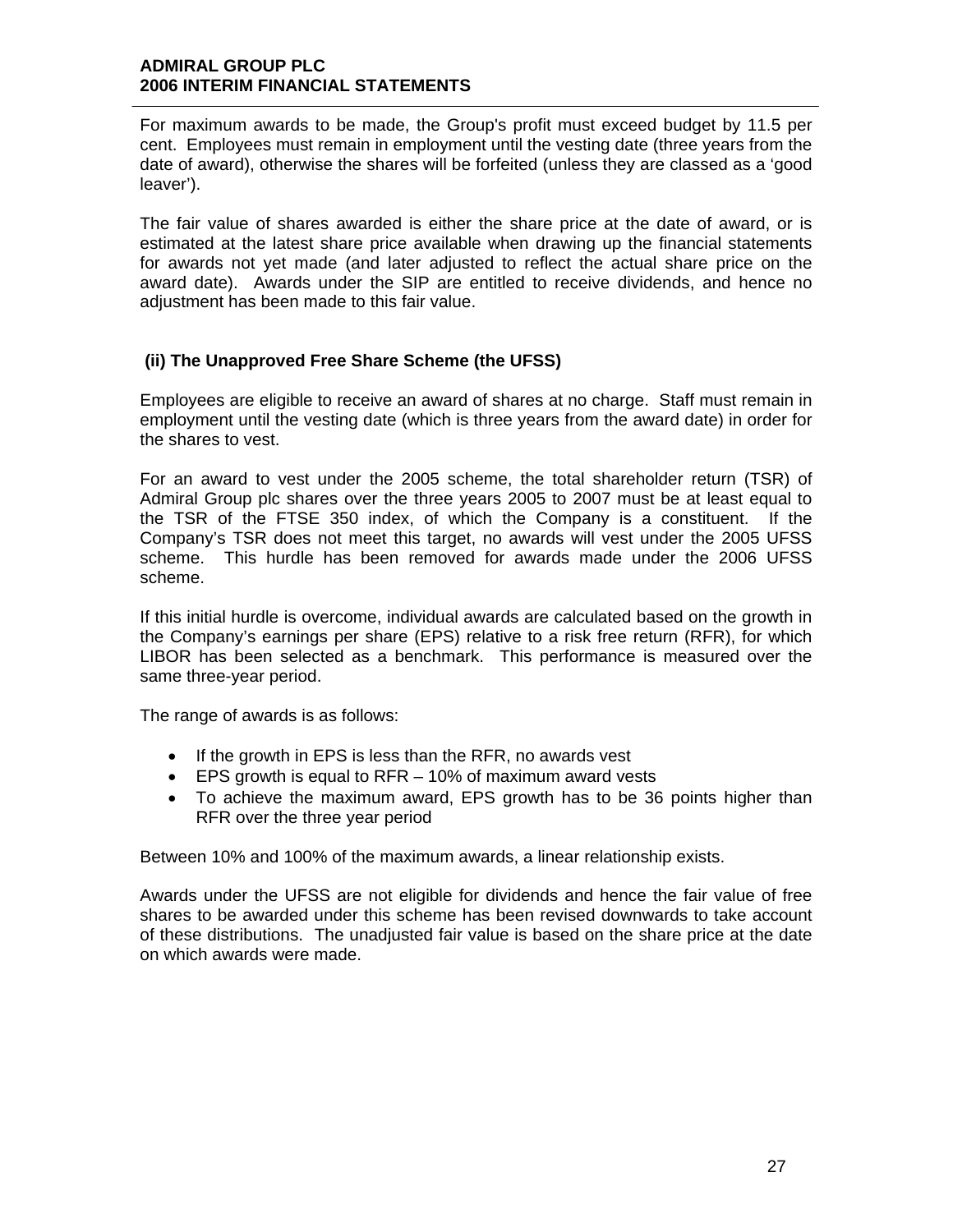### **Number of free share awards committed at 30 June 2006:**

|                                                                                                                          | Awards<br>outstanding                               | Vesting<br>date                                                                  |
|--------------------------------------------------------------------------------------------------------------------------|-----------------------------------------------------|----------------------------------------------------------------------------------|
| SIP H1 05 scheme<br>SIP H <sub>2</sub> 05 scheme<br>SIP H1 06 scheme (estimated)<br>UFSS 2005 scheme<br>UFSS 2006 scheme | 581,565<br>330,306<br>440,500<br>759,697<br>603,209 | September 2008<br>March 2009<br>September 2009<br><b>June 2008</b><br>April 2009 |
| Total awards committed                                                                                                   | 2,715,277                                           |                                                                                  |

This reflects the maximum number of awards expected to be made before accounting for staff attrition. Of the 2,715,277 share awards outstanding above, 2,142,871 have been issued to the trusts administering the schemes, and are included in the issued share capital figures above.

# **23. Analysis of movements in capital and reserves**

|                                                    | Share<br>capital | Share<br>premium<br>account | Capital<br>redemption<br>reserve | Retained<br>profit and<br>loss | Total<br>equity  |
|----------------------------------------------------|------------------|-----------------------------|----------------------------------|--------------------------------|------------------|
|                                                    | £000             | £000                        | £000                             | £000                           | £000             |
| At 1 January 2005                                  | 259              | 13,145                      | 17                               | 131,213                        | 144,634          |
| Retained profit for the period                     |                  |                             |                                  | 39,271                         | 39,271           |
| <b>Dividends</b><br>Share scheme charges           |                  |                             |                                  | (24, 049)<br>357               | (24, 049)<br>357 |
| As at 30 June 2005                                 | 259              | 13,145                      | 17                               | 146,792                        | 160,213          |
| At 1 January 2005                                  | 259              | 13,145                      | 17                               | 131,213                        | 144,634          |
| Retained profit for the period<br><b>Dividends</b> |                  |                             |                                  | 84,720                         | 84,720           |
| Issues of share capital                            |                  |                             |                                  | (49, 190)                      | (49, 190)        |
| Share scheme charges                               |                  |                             |                                  | 1,247                          | 1,247            |
| As at 31 December 2005                             | 260              | 13,145                      | 17                               | 167,990                        | 181,412          |
| Retained profit for the period                     |                  |                             |                                  | 48,093                         | 48,093           |
| <b>Dividends</b>                                   |                  |                             |                                  | (38, 666)                      | (38, 666)        |
| Issues of share capital                            |                  |                             |                                  |                                |                  |
| Share scheme charges                               |                  |                             |                                  | 1,200                          | 1,200            |
| As at 30 June 2006                                 | 261              | 13,145                      | 17                               | 178,617                        | 192,040          |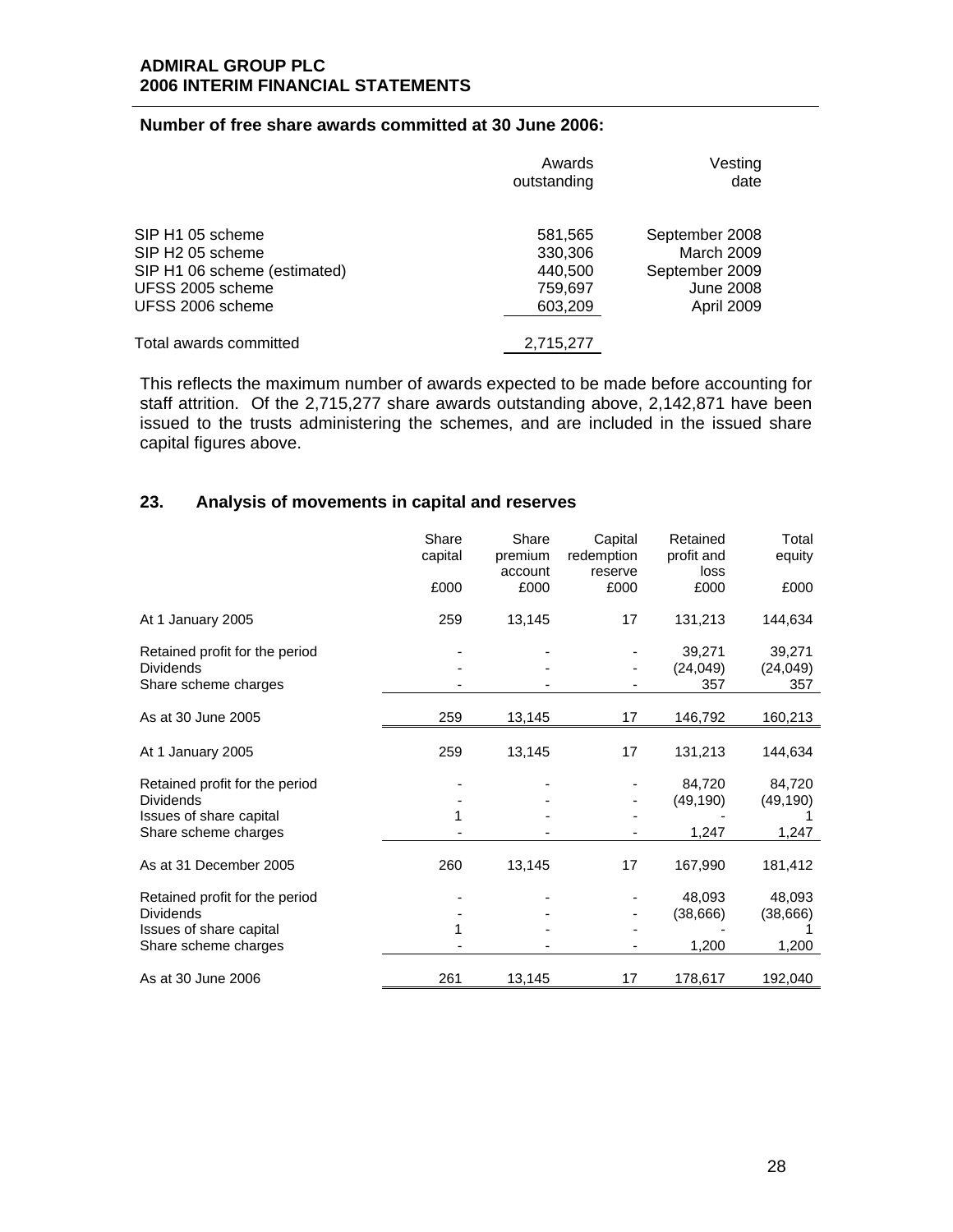### **24. Financial commitments**

The Group was committed to obligations under operating leases on land and buildings as follows:

|                            | 30    | 30    | 31       |
|----------------------------|-------|-------|----------|
|                            | June  | June  | December |
| Operating leases expiring: | 2006  | 2005  | 2005     |
|                            | £000  | £000  | £000     |
| Within one years           | 22    | 308   | 434      |
| Within two to five years   | 30    | 62    | 52       |
| Over five years            | 2,475 | 1,056 | 2,820    |
|                            |       |       |          |
| Total commitments          | 2,527 | 1,426 | 3,306    |

In addition, the Group had contracted to spend the following on property, plant and equipment at the end of each period:

|                           | 30    | 30   | 31       |
|---------------------------|-------|------|----------|
|                           | June  | June | December |
|                           | 2006  | 2005 | 2005     |
|                           | £000  | £000 | £000     |
|                           |       |      |          |
| Expenditure contracted to | 1.021 | 75   | 1.342    |